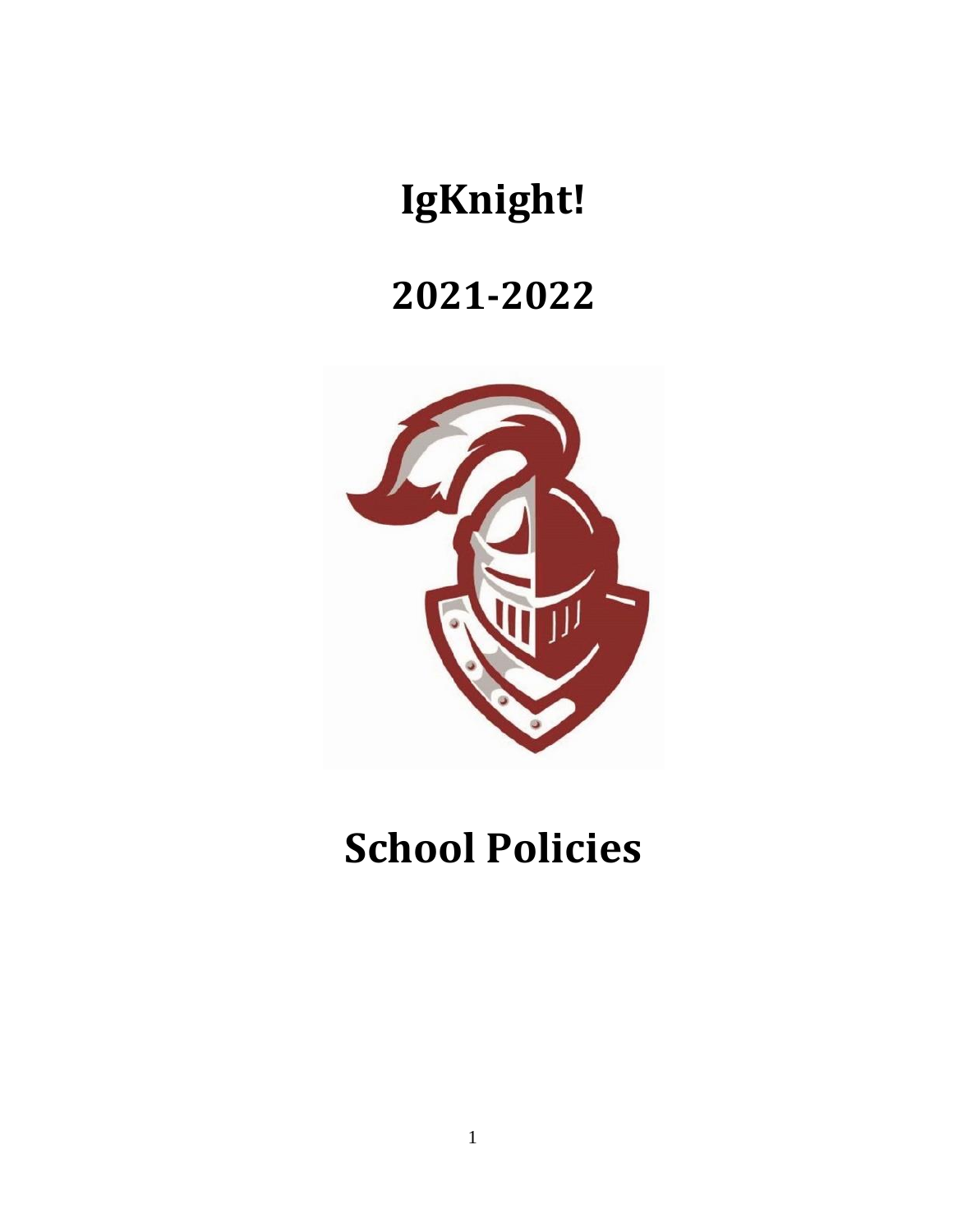

# **NORTHRIDGE SCHOOL SONG**

Stand tall for the Alma Mater, We'll make our voices ring, With honor, praise, and dignity, For thee, Northridge we sing.

Stand tall for the Alma Mater,

May our hearts beat strong and true, With pride and might, courage and right, Northridge stand tall.

From the shadows of the mountains to the shores of the silvery sea, We'll raise our standard higher 'Till all around us see, That we stand tall, Northridge stand tall.

# **NORTHRIDGE FIGHT SONG**

The Knights of Northridge proud we stand, Knights will conquer all. Bearing our sword and shield, Onto the battlefield, Fighting with honor and pride, Fight! Fight! Fight! Cardinal and Silver proud we stand, On a hill set above the rest. Onward we march to victory. The Northridge Knights we are the best!

# **2021-2022 Bell Schedule:**

| Regular Schedule - M, T, TH, F  | <b>Wednesday Late Start Schedule</b> |  |  |  |  |  |
|---------------------------------|--------------------------------------|--|--|--|--|--|
| 1/5<br>$7:30 - 8:50$            | $9:30 - 10:30$<br>1/5                |  |  |  |  |  |
| 2/6<br>$8:55 - 10:15$           | $10:35 - 11:35$<br>2/6               |  |  |  |  |  |
| Advisory/Tutorial 10:20 - 10:50 | $11:35 - 12:10$<br>Lunch             |  |  |  |  |  |
| $10:55 - 12:15$<br>3/7          | $12:15 - 1:15$<br>3/6                |  |  |  |  |  |
| Lunch $12:15 - 12:55$           | 4/8<br>$1:20 - 2:20$                 |  |  |  |  |  |
| 4/8<br>$1:00 - 2:20$            |                                      |  |  |  |  |  |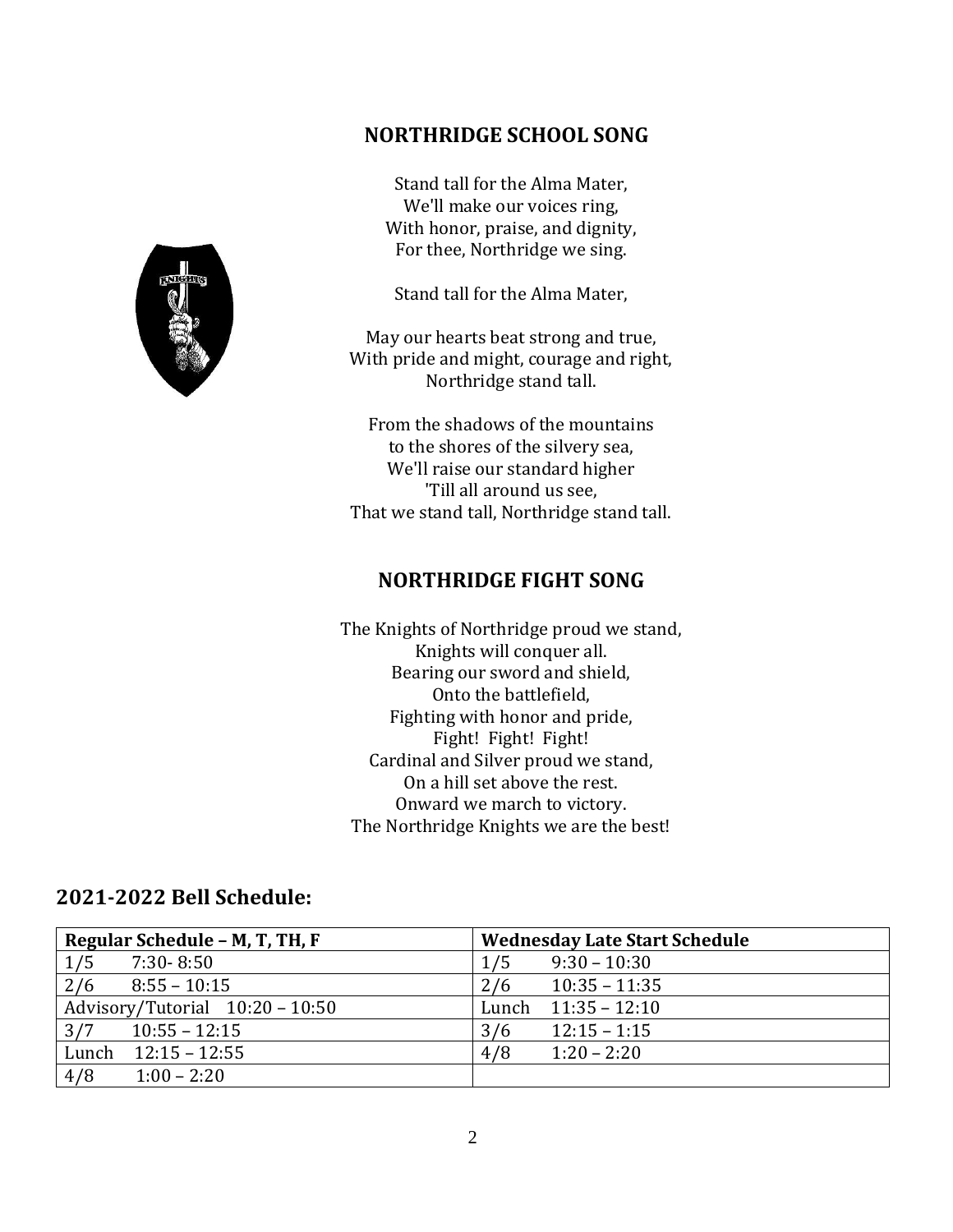# **Table of Contents**

# **ACADEMIC INFORMATION**

Academic Dishonesty - 6 Career Pathways - 6 Citizenship Policy – 6-7 Class Disclosures - 7 Classroom Management -7-8 Concurrent Enrollment Classes - 8 Class Change Policy - 8 Credit Retrieval Program - 8 Early Graduation -8 Grading -8 Graduation Requirements – 8-9 Home Release - 9 Letter (Certificate) of Completion - 9 Make-Up Work - 9 Midterms - 9 National Honor Society - 10 Scholarship Information - 10 Recognition & Graduation Honors - 10-11 Transcripts - 10

## **ATTENDANCE**

Attendance Check-In & Check-Out - 11 Parent Notification - 11 Compulsory Education Requirements - 12 Home & Hospital Instruction - 12 Tardies - 12 Truancy - 12 Other Attendance Reminders - 12 Verifying Absences - 12

# **CONDUCT & DISCIPLINE**

Authority to Suspend or Expel - 13 Bullying, Cyberbullying, Harassment, Hazing - 13 Disruption of School Operations - 13 Dress Code - 13 Drugs/Controlled Substances - 14 Due Process - 14 Fighting - 14 Gangs & Gang Paraphernalia - 14 Hall Passes - 14 Lanyards - 14 Pledge of Allegiance - 15

## **CONDUCT & DISCIPLINE continued**

Profanity - 15 Public Displays of Affection (PDA) - 15 Respect for Others - 15 Safe & Orderly Schools - 15 Search & Seizure - 15 Security of Personal Items - 15 Serious Violations - 15 Vandalism - 16 Weapons & Explosives - 16 Personal Electronic Devices - 16 Electronic Use Contract - 17

### **PHYSICAL FACILITIES**

 General areas of the school Lockers - 18 Parking Regulations 18-19

## **EXTRACURRICULAR ACTIVITIES**

Activities/Athletic Eligibility - 19 Clubs - 20 Extracurricular Activity Attendance - 20 Dance Policy & Schedule - 21

# **STUDENT SERVICES**

Counseling: Personal Assistance - 21 Lost & Found - 21 Posters and Flyers - 21 Yearbooks - 21-22 Federal Compliance Information Disability Accommodations - 22 Notice of Non-Discrimination - 22 School district compliance contacts - 22-23 Family Educational Rights and Privacy Act Student Education Records - 23 Student Directory Information - 24 Rights under the Protection of Pupil Rights Amendment - 24 Parental Rights in Public Education - 25 Religious Expression in Schools - 25 Meal Charges in Schools - 26 Fee Schedule and Waivers - 26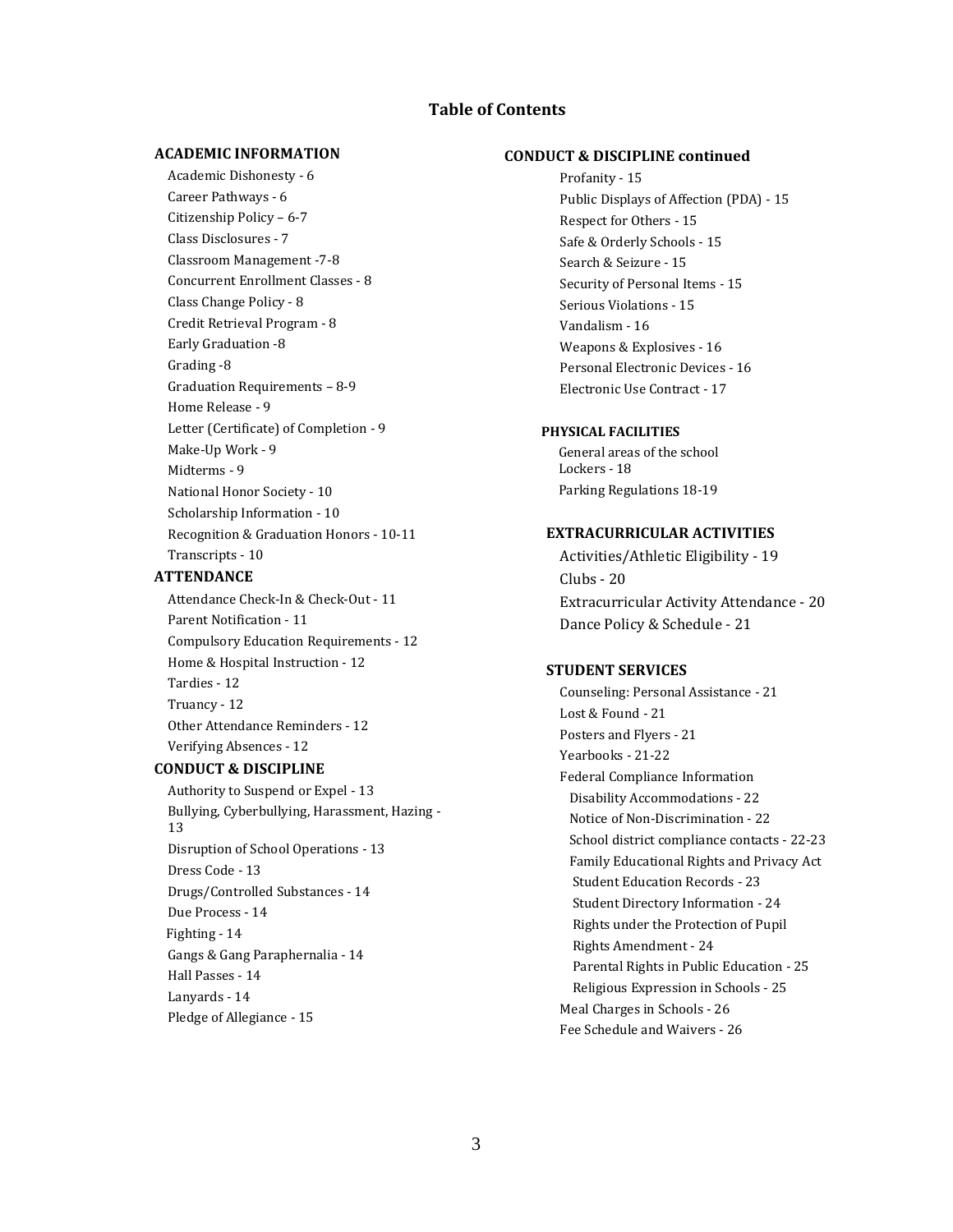# **Welcome to Northridge High School**

The Northridge High School community, the entire staff, and students, have distinguished themselves and been recognized as one of the outstanding educational institutions in America. This institution is committed to personalization for every student, and we pride ourselves on the opportunity for academic excellence, innovations in the classroom, advanced placement, concurrent college enrollment courses, career, and technical education.

You will find Northridge High School one of the safest, friendliest, and most forward-thinking schools in the area because of the pride in our community and trust that we develop for one another. The Northridge family encourages you to take advantage of our many clubs, organizations, and extra-curricular activities. We will push you, encourage you, and help you to discipline yourself to reach and exceed your own expectations. The Northridge High faculty expects you to set high standards for yourself and will help guide you to a great high school experience.

At Northridge we strive to emulate the six-character traits of the "Knights Code".

# THE KNIGHTS CODE

**HONOR** Trust, integrity, honesty. The foundation of all relationships and success! A Knight is always faithful to his or her promises, no matter how big or small they may be. Upholding one's convictions at all times, especially when no one else is watching.

**COURAGE** Do what is right. A Knight must have the character necessary to undertake tasks, which are difficult, tedious, or unglamorous and willingly accept the sacrifices involved. Be a fierce competitor. Uphold your personal convictions and standards.

**DEPENDABILITY** Always be in the right place at the right time. Attend all classes, every day. Be on time. Be prepared, and always work hard. Hold yourself to the highest standards. "Bending" the rules weakens the fabric of society.

**RESPECT** Create a sense of peace and community. Treat others, as you would want to be treated. Keep our school clean and bright. Be friendly and welcoming to all who enter our school. Always be polite and attentive. Respect yourself and others.

**EXCELLENCE** The shield of a Knight is a personal commitment and dedication to excellence. A positive outlook and a cheerful demeanor inspire others. Self-discipline and perseverance in doing your best to become the best you can be.

**TEAMWORK** Commit to each other and a greater good! Join with other Knights in our quest to make Northridge High School the very best. **We** not me!

Our theme for 2021-2022 is, IgKnight**!**

The class and student body officers that you have elected are so committed to making this a great year. **Get involved** every way that you can, and you will hold your head high as a proud member of our **Northridge Knight** family.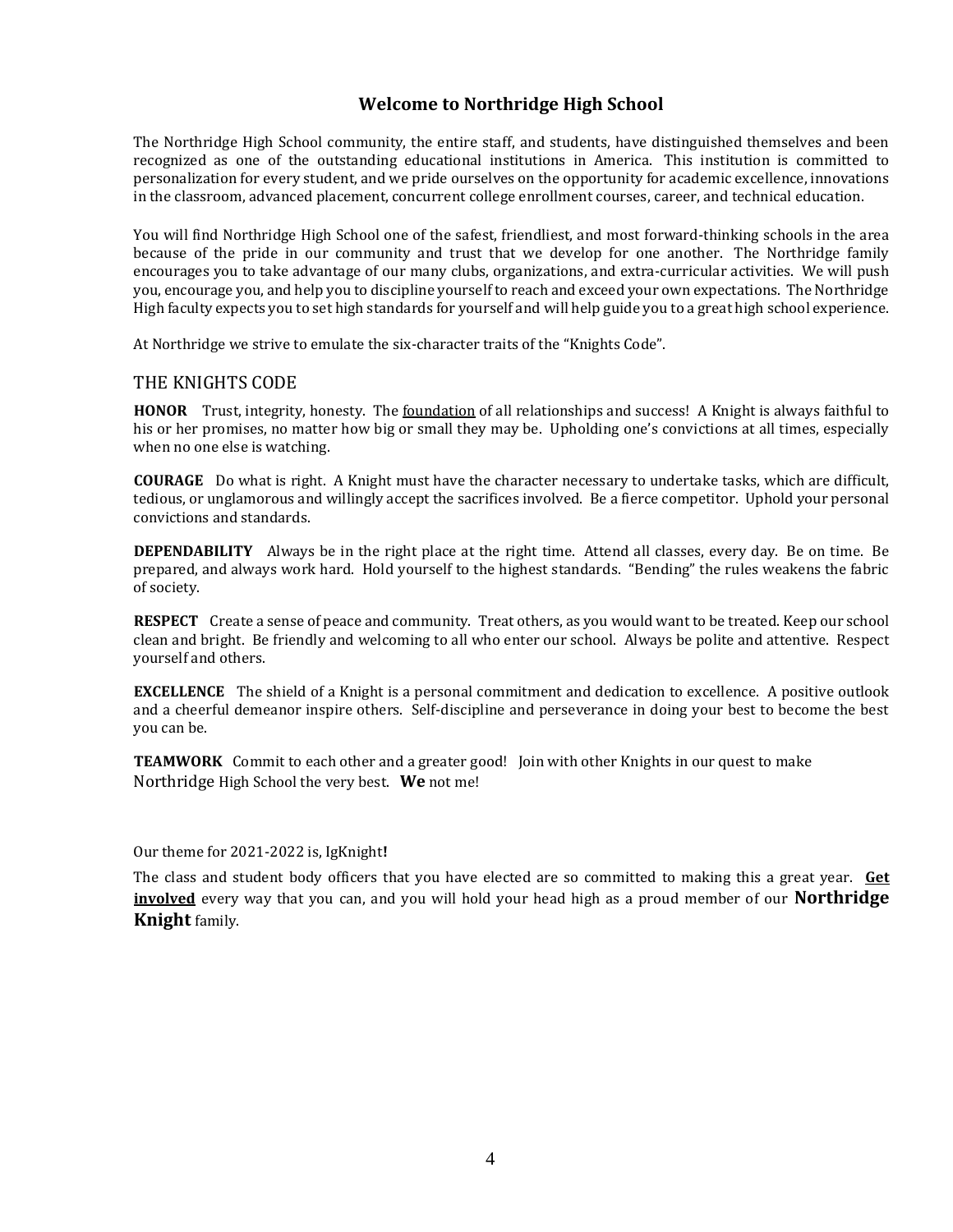Jason Smith, Principal Cheri Slager, Office Manager Matt Christensen, Assistant Principal Cindy Peterson, Main Office Secretary Spencer Hansen, Assistant Principal Ann Bitton, Main Office Secretary Jo Richins, Assistant Principal **Diane Larkin, Counseling Secretary** Percy Canales, Assistant Principal Theorem 2011 Richardson, Registrar **ADMINISTRATIVE SUPPORT STAFF Cheri Davis, Scholarship Secretary** 

Kristen Davidson, CTE Coordinator Justin Godfrey, Layton City Police Kelly Moon, School Foods Manager Kandy Borup, Child Care Coordinator Ron Bailey, Technology Specialist John Miller, Head Facilities Manager Cornell Darden, Campus Security Monitor Megan Spatz, Campus Security Monitor

| Ryan Carter     | A-Cl  |
|-----------------|-------|
| MacKenzie Tiner | Co-G  |
| Rebecca Pond    | H-Ii  |
| Heather Jensen  | Jo-Ni |
| Josie Baker     | No-Si |
| Aly Eversole    | Sk-Z  |

# **STUDENT BODY OFFICERS** Makele Moore

Sadie Gardner, President Jason Smith, Principal Emma Christopher, Executive Vice President Madison Goalen, Publicity Saray Baltazar, Student Relations Mackenzie Tiner Kade Stokes, Historian Jessica Holtry Alli Stout, Secretary Jessica Burwell, Service Ellie Tanner, Clubs

Porter Brown, President **Jennavyve Aragon, President** Lauren Wren, Executive Vice President Jaxson Goss, Executive Vice President Alyssa Palmer, Senior Officer **Reese Koford, Sophomore Officer** Reese Koford, Sophomore Officer Kaylee Cardenas, Senior Officer Gavin Hofer, Sophomore Officer

# **JUNIOR CLASS OFFICERS**

Olivia McDougal, President Kate Tueller, Executive Vice President Elli Potter, Junior Officer Chloe Williams, Junior Officer Darryl Namazi, Junior Officer

# **ADMINISTRATION OFFICE SUPPORT STAFF**

Stephanie Broach, Media Center **Erica Williams, Attendance/Citizenship Secretary** Tami Wayman, Attendance Office Assistant Melissa Cleverly, Attendance Office Assistant Sherry Wootton, CTE Secretary Zac Bliss, Copy Room Assistant

# **PTSA**

**COUNSELORS** Kristi Dopp, President Lisa Holdaway, Leadership VP David Benge, Legislative VP Dora Skeen, Secretary Kellee England, Treasurer

# Aly Eversole Sk-Z **COMMUNITY COUNCIL**

2 Parent Open seats – CC election held in September

# **SENIOR CLASS OFFICERS SOPHOMORE CLASS OFFICERS**

Grace Bailey, Sophomore Officer Max Jeffrey, Sophomore Officer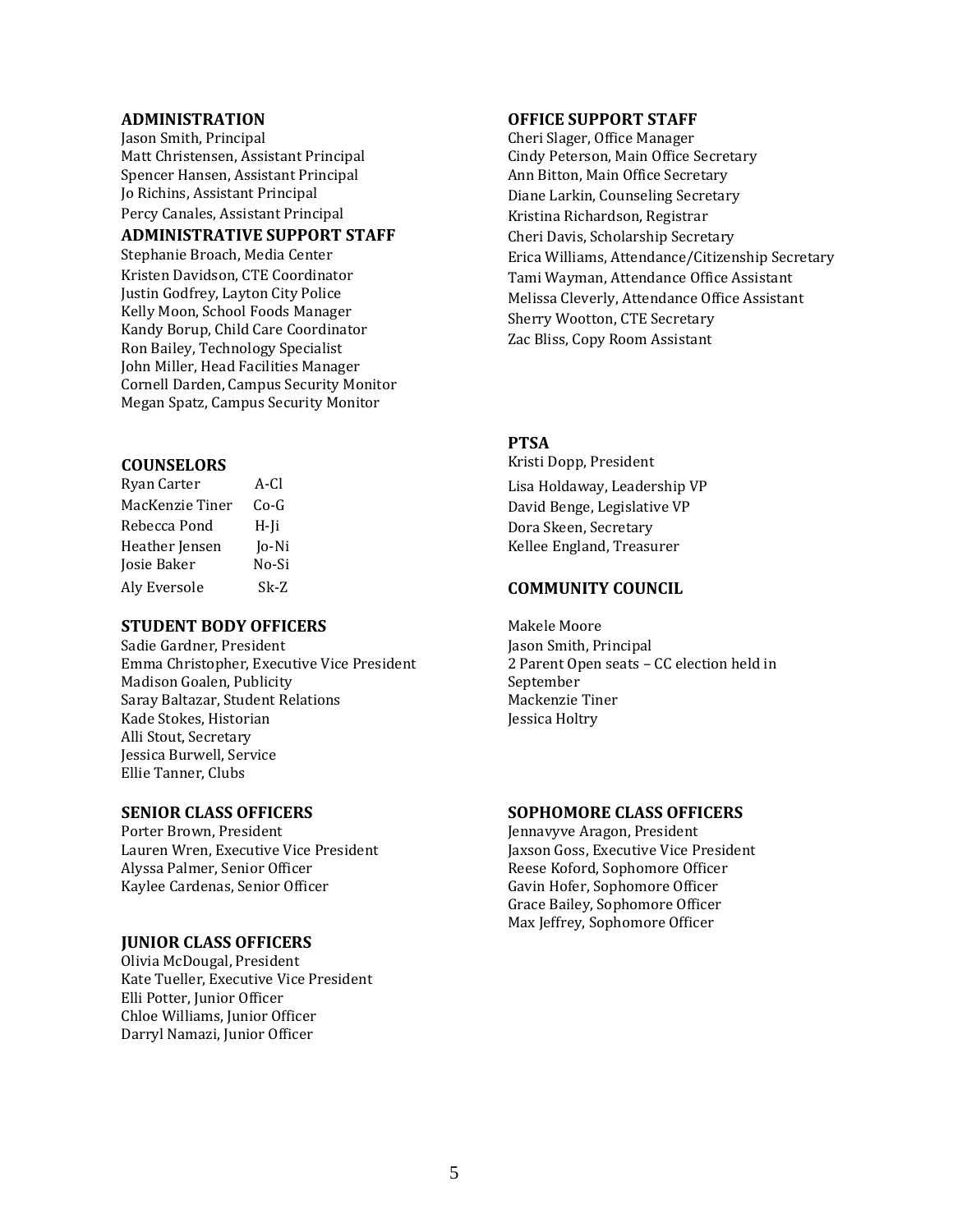# **2021 – 2022 DISTRICT AND SCHOOL POLICIES**

School policies exist to improve and maintain safety for all students. Policies are designed to prevent distraction in the classroom and help students focus on instruction rather than fashion, personal statements or causes. The job of a student during high school is to attend school. We make every attempt to allow individual expression and growth. However, our primary mission is to educate students in a safe and orderly environment.

The purpose of adopting these standards is not to infringe on any individual student's right to freedom of expression, but rather to ensure the maximum safety of everyone and encourage students to prepare for success and learning. We encourage all students to attend school properly prepared to participate in the educational process.

# \***COVID-19 INFORMATION**\*

Based on the most current information from the state and local health departments, the COVID-19 and associated variant viruses remain present in our community. Contact tracing and possible quarantines will remain in effect for exposed individuals as directed by the health departments. **Individuals who are fully vaccinated against COVID-19 are not subject to quarantines unless otherwise notified by the health department**. As of the publication date of this handbook, Masks/Face Coverings **are not** required at school or school sponsored events. However, students, faculty, and visitors to the school may wear face coverings if they choose.

# **ACADEMIC and CITIZENSHIP INFORMATION**

#### **Academic Dishonesty**

Academic Dishonesty may result in loss of points for the test assignment or in some courses loss of credit (i.e., C.E. classes), a 'U' unsatisfactory citizenship and/or loss of standing in graduation recognition (end of year awards, etc.)

**Cheating** means getting unauthorized help on an assignment, quiz, or examination. (1) You must not receive from any other student or give to any other student any information, answers, or help during an exam. (2) You must not use unauthorized sources for answers during an exam. You must not take notes or books to the exam when such aids are forbidden, and you must not refer to any book or notes while you are taking the exam unless the instructor indicates it is an "open book" exam. (3) You must not obtain exam questions illegally before an exam or tamper with an exam after it has been corrected.

**Plagiarism** means submitting work as your own that is someone else's. For example, copying material from any source, written or online, without acknowledging that the words or ideas are someone else's is plagiarism. If you copy an author's words exactly, treat the passage as a direct quotation and supply the appropriate citation. If you use someone else's ideas, even if you paraphrase the wording, appropriate credit should be given. You have committed plagiarism if you purchase and submit a term paper or submit a paper as your own that you did not write.

## **Career Pathways**

Northridge High School offers many Career Pathways: Students are encouraged to select a pathway based on their post-high school career goals. Students can take courses from a variety of pathways to determine their interests and skills. Each pathway prepares students with knowledge and skills to succeed in a variety of careers. Many of these courses offer college credit and work-based learning opportunities. In addition, each Career Pathway has at least one club or student organization that provides opportunities to prepare them for post-secondary education and/or career.

#### **Citizenship Policy**

Graduation requirements in Davis School district include satisfactory citizenship and adherence to the rules and policies of the school. Failure to earn the required citizenship credits shall result in withholding the graduation certificate. For graduation, a student is required to earn 35 units of citizenship credit in grades 9 through 12. Students can earn .25 units of citizenship credit in each class per term. In addition, credit is awarded by the administration.

**The administration shall award one citizenship credit per year (.25/term) to cover the school period before, during and after school and all school sponsored activities** and for released time (such as work release, part day schedules, religious instruction). Citizenship credit will be awarded unless a student is involved in negative citizenship behavior, which results in a "U" citizenship grade.

### **Unsatisfactory Citizenship Grade**

Teachers shall make reasonable attempts to notify a parent/guardian when their student's behavior or lack of attendance may result in a "U" citizenship grade. Teachers shall give students sufficient warning to remedy an impending "U" and provide an opportunity to make-up a "U" before the end of the grading (report card) period. "U" grades may result from the following or combination of the following: *Attendance, Tardiness, and Negative Behavior.* A "U" citizenship grade **may** result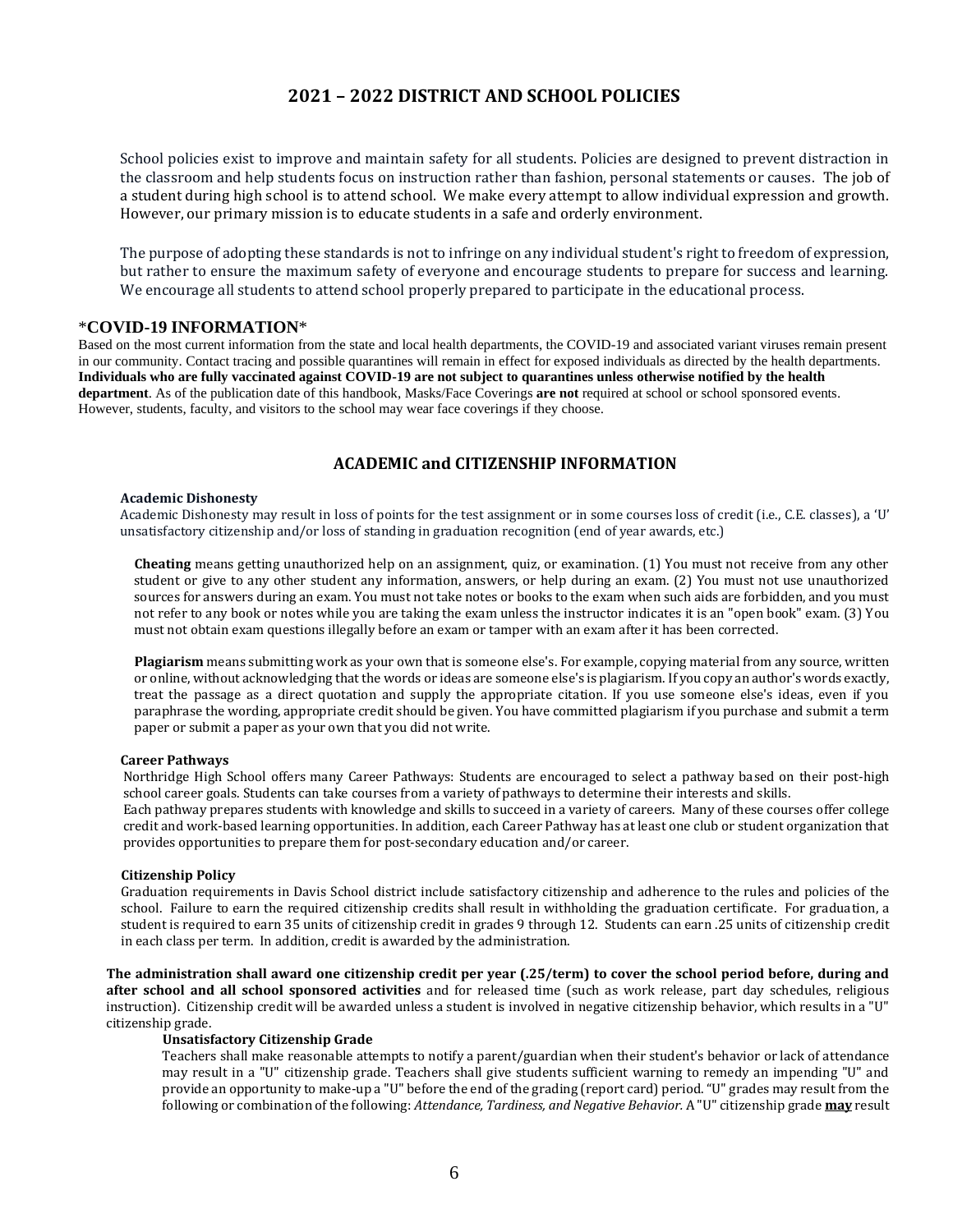from excessive absences as follows:

- Any time a student is verified to be truant from any class.
- Any time a student fails to meet "Student Contracts"
- Excessive tardiness. Four (4) or more tardies per term per class is considered excessive.
- Serious negative behavior might include, but is not limited to:
	- o Disrespect for school authority or staff
	- o Direct and willful disobedience of school rules and policies
	- o Possession, use, distribution, or sharing of a real or imitation controlled substance, drug paraphernalia, alcohol, or tobacco
	- o Fighting
	- o Theft, vandalism, or destruction of private or public property
	- o Cheating
	- o Trespassing
	- o Disruption of learning activities
	- o Bullying
	- o Harassment
	- o Extortion
	- o Possession of weapon(s)
	- o Hazing
	- o Use of vulgarity or profanity
	- o Repeated and willful dress code violations

# **Citizenship Make-Up Credit**

Citizenship make-up credit must be pre-approved through the Citizenship Coordinator located in the Attendance/Citizenship Office or an administrator. Students may earn make-up citizenship credit in one or more of the following ways:

- 1. Completing a credit recovery course will clear 1 U (\$5 fee)
- 2. Completing a *pre-approved* service/work make-up program (3-hours per "U") designed by the school Citizenship Coordinator or administrator. Recording fee is \$5.00 per "U".

Information on make-up projects is available in the Attendance/Citizenship Office. Forms must be signed with fees documented to clear "U's." Although credit may be made up and recorded, the "U" will remain on the student's citizenship record with the proper notation of made-up credit**. Students will be unable to make a schedule change after the beginning of the year if they have U's unless it is seen as necessary by the school. Second semester parking passes will not be available to any student with uncleared U's.** 

#### **Class Disclosures**

Each teacher shall have expectations that address discipline and citizenship procedures in their class disclosure. Class disclosures should set forth high yet attainable expectations in the area of behavior.

#### **Classroom Management**

In class behavioral expectations and management is the primary responsibility of each teacher.

- This systematic approach to lessen the crisis situations must be documented and must follow these steps:
- Step 1 Class and school policies are given to students.

Step 2 - A teacher-student conference is held (INITIATED BY THE TEACHER).

Step 3 - Parent or guardian contact is made (INITIATED BY THE TEACHER) and a conference is held.

Step 4 -Student is referred to the counselor or administrator. Teacher will fill out an incident report when referring a student to the office. When a student is asked to leave class, it will always be with a referral from the teacher, directing him/her to a specific destination. Teacher will always provide appropriate follow-up. Over-riding of the above steps must be for crisis situations only.

# **Concurrent Enrollment Classes**

Juniors and seniors registered at Northridge High may take advantage of concurrent enrollment by registering for college courses usually held during the regular school day yielding both college and high school graduation credit. To be eligible, juniors and seniors must:

- 1. Demonstrate readiness for college level work.
- 2. Complete the appropriate forms.
- 3. Complete financial obligation.

Students should contact their counselors about available classes and contractual/non-contractual arrangements. Plans for concurrent enrollment course credit should be identified on the Student Education/Occupation Plan (CCR)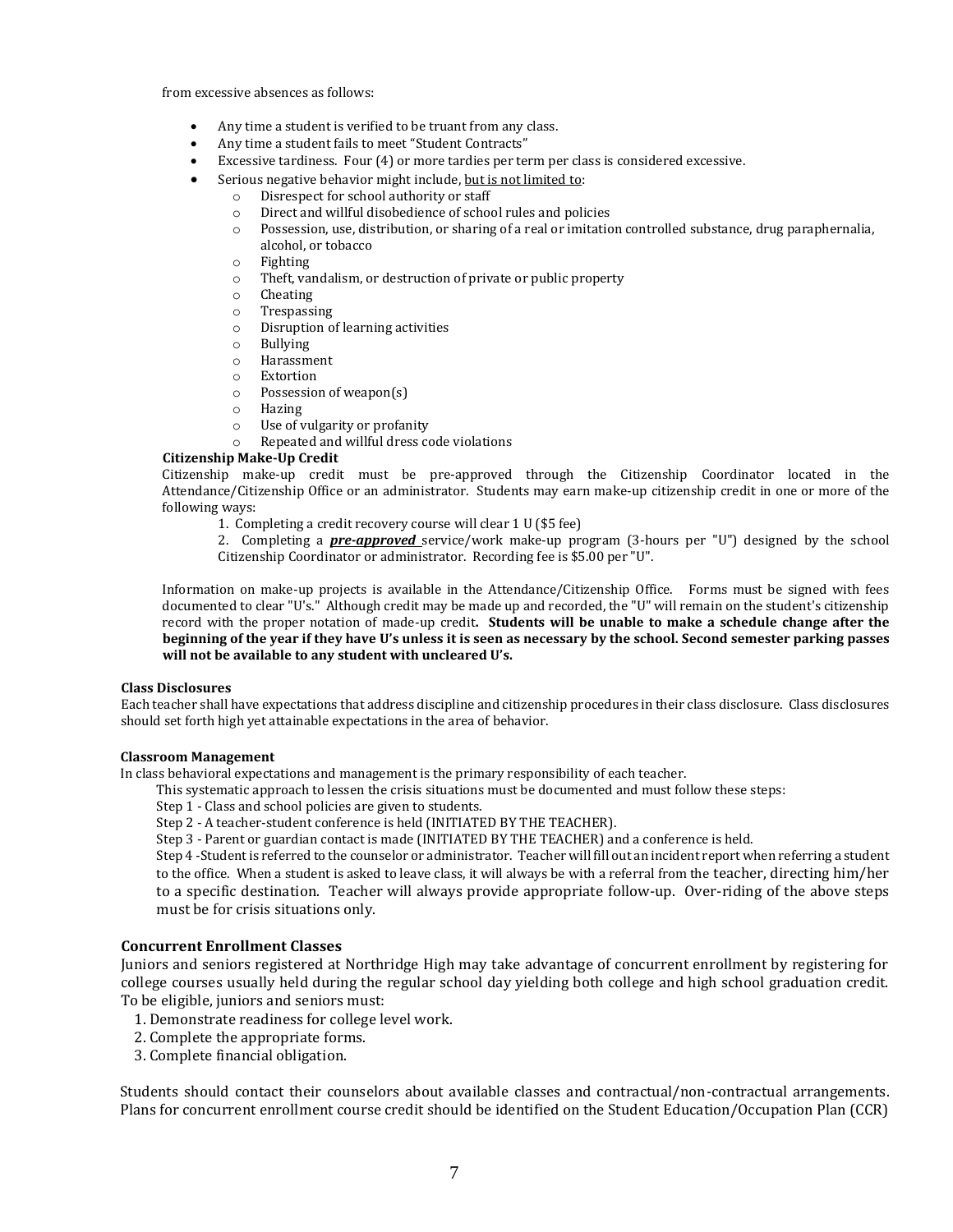to count for completion of high school graduation requirements. *Students who pursue concurrent enrollment without making proper arrangements through their counselors run the risk of being ineligible for high school graduation.* Additional information may be obtained in the Career Center. Books and material fees may apply.

# **Class Change Policy**

- Class changes must be requested through your assigned Counselor within the **first week** of a given semester.
	- $\triangleright$  Only the school's Local Case Management Team may approve class changes after the first week of the semester
- Students requesting a drop from a class after week 3 or prior to the end of a term **may be subject to a failing grade AND** a **Home Release** period may be the only option for students requesting to drop a class.
- Class changes should be made after careful planning with parents and counselor's input concerning graduation requirements. The class change fee is \$10.00.

# **Credit Retrieval Program**

NHS Strongly encourages students to recover lost credit in a timely manner to help facilitate on-time graduation. Credit retrieval opportunities are many and students/parents should work with their assigned counselor to determine with option is best for them. See your counselor immediately for assistance with any classes failed.

# **Early Graduation**

Students interested in graduating from high school after their junior year or mid-way through their senior year may do so if they plan carefully, usually beginning in the 9th grade. After reviewing credits with their counselors, students should submit a completed INTENT TO GRADUATE EARLY application to the principal no later than October 1 of their junior year. Students who satisfy the high school graduation requirements early *may* receive a regular graduation diploma and may take part in graduation exercises if they so desire. Additional information may be obtained in the counseling center.

# **Grading**

Parents are encouraged to appropriately contact teachers by email or phone with questions regarding academic grades. Individual teachers have discretion on grades and citizenship within school board guidelines. Please contact them if you have concerns in this area. *Administrators and counselors cannot change grading*. Up-to- date grades can be located on the internet a[t www.davis.k12.ut.us](http://www.davis.k12.ut.us/) or on myDSD system.

# **Graduation Requirements**

The Utah State Board of Education requires 24 units of credit for high school graduation to be earned in grades 9 through 12. The Davis Board of Education has increased this requirement to 27 units of credit. This policy and detailed current requirements can be found on the Davis District website at [www.davis.k12.ut.us.](http://www.davis.k12.ut.us/) **Students will not be allowed to participate in the graduation exercises if they do not obtain the necessary 27 credits,** unless approved by the school's local case management team. Credit is awarded on a quarterly basis with classes being offered on a semester basis. ¼ or 0.25 credit is given per class for each successfully completed quarter. Home release and release time religious instruction **does not** count for graduation credit.

The Northridge High School Registration Booklet contains a listing of courses that fill these requirements. A list of required credits follows:

| <b>CREDITS</b><br>4.0 | <b>COURSE</b><br>English/Language Arts | t is a student's |
|-----------------------|----------------------------------------|------------------|
| 3.0                   | Math                                   | graduation. (    |
| 3.0                   | Science                                | completed 3      |
|                       | (1.0) Physical Science                 |                  |
|                       | (1.0) Biological Science               |                  |
|                       | (1.0) additional science credit        |                  |
| 2.5                   | Social Studies                         |                  |
|                       | (.5) 9th Grade - Geography             |                  |
|                       | (1.0) World Civilization/World History |                  |
|                       | $(1.0)$ U.S. History, AP, or CE        |                  |
| 0.5                   | <b>US Government and Citizenship</b>   |                  |

responsibility to check credits for  $\bigcirc$ redit for graduation should be weeks prior to graduation date.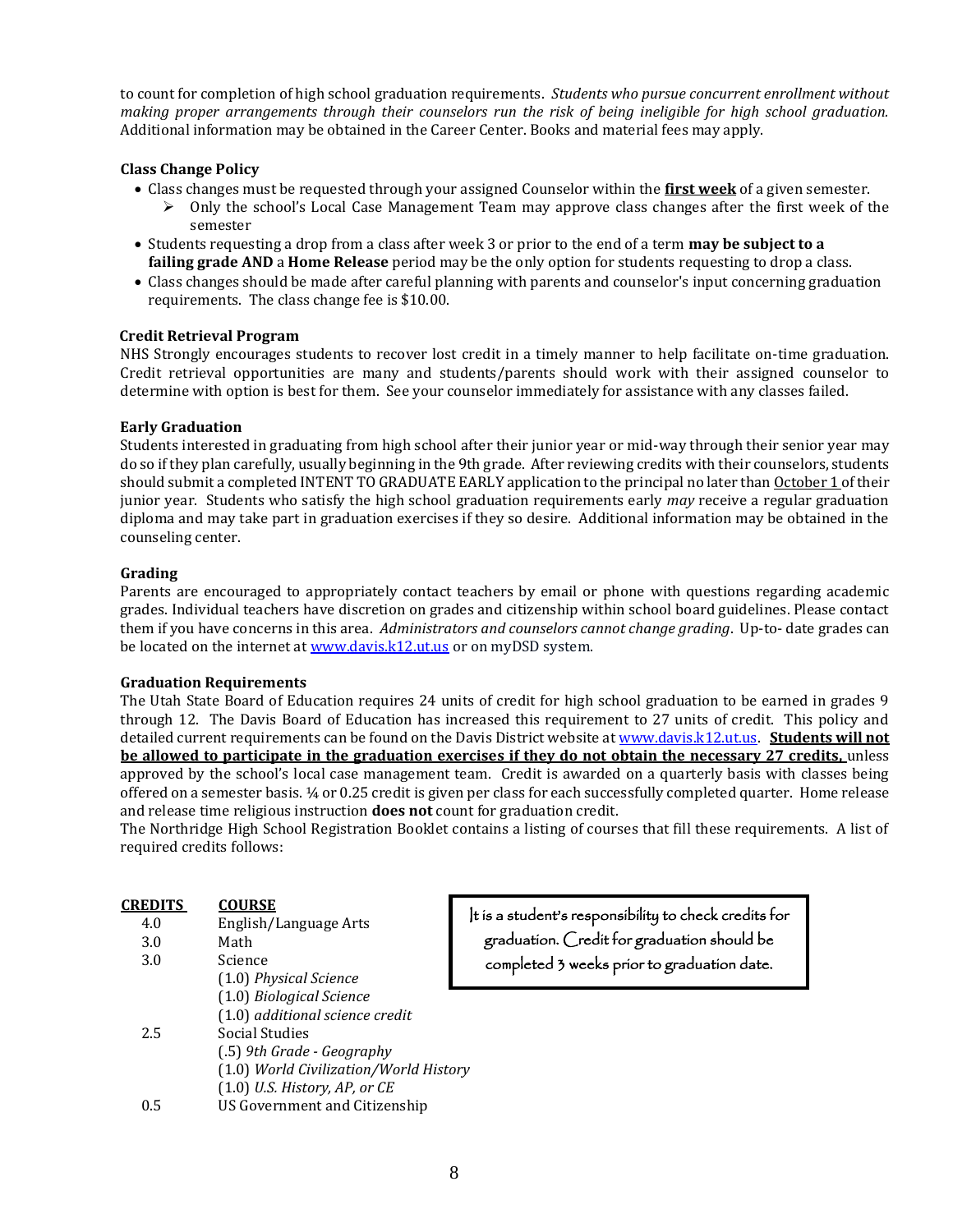| 1.0 | <b>CTE</b>                        |
|-----|-----------------------------------|
| 1.5 | Fine Arts                         |
| 0.5 | Health                            |
| 1.0 | <b>Physical Education</b>         |
| 0.5 | Fit for Life                      |
| 0.5 | Digital Studies                   |
| 0.5 | <b>General Financial Literacy</b> |
| 8.5 | Electives                         |
| 27  | <b>Total Credits</b>              |

# **Home Release**

To best help all students graduate on time and to better prepare them for post-High School opportunities, "Home Release" periods are STRONGLY DISCOURAGED. We highly encourage students to explore additional advanced course offerings, such as, CE, AP, CTE, or other career pathway driven courses. **A parent/guardian must meet with a counselor and sign a home release contract prior to it being granted**. If a schedule change occurs, the teacher of the affected class(s) must also be notified of the change.

**Students participating in UHSAA sanctioned activities are expected to have at least 6 academic classes. One of these classes can be release time (seminary). DTC, early college, and accredited online courses are included in the 6 academic classes. Exceptions to this policy must be approved by an administrator.**

# **Letter or Certificate of Completion**

The "Letter of Completion" is a certificate from Weber State University stating that all General Education (GE) requirements have been fulfilled. This certificate can be presented to any state University or College in Utah and their general education requirements will be waived, even if they are different. Students can complete the requirements for the Letter of Completion through AP/CE classes (approximately 37 college credits), grades 9-12. For specific requirements & instructions, please see your counselor for more information.

# **Make-Up Work**

It is the student's responsibility to request make-up work in a timely manner when absent for illness or other legitimate reasons, including absence for extracurricular school sponsored activities and suspensions. This process is a part of each teacher's class disclosure. Teachers will provide the opportunity to make up assignments and tests after returning from an absence. Students/Parents are required to clear all absences within three (3) business days to be able to receive credit for make-up work. Teachers are not required to provide make-up opportunities for work, tests, etc. missed because of truancy.

# **Midterms**

Midterms will be provided in the middle of each term to parents/guardians whose students are in danger of losing academic and/or citizenship credit.

Parents/guardians may request student progress reports from their student's counselor in Student Services. Parents may also check their student's progress through myDSD**.**

Parents of students who are failing for either academic or citizenship reasons should receive contact from teachers at mid-term. Students, with encouragement from home, have the responsibility of solving academic and/or citizenship problems. It is possible that a student may lose academic and/or citizenship credit between midterm and the end of the term.

# **National Honor Society**

National Honor Society membership application forms can be picked up from the NHS advisors, **Lisa Arango** (room C206) and **Shannon Guymon** (room C241). A committee will select next year's members based on an adjusted GPA of 3.65 or higher, extracurricular activities, leadership experience, community activities, and work experience, recognition, and awards.

# **Scholarship Information**

Students interested in earning post-high school scholarships should keep in close contact with their counselors. All scholarship information is posted on the NHS website at [https://www.davis.k12.ut.us/parents-family/scholarship](https://www.davis.k12.ut.us/parents-family/scholarship-database)[database.](https://www.davis.k12.ut.us/parents-family/scholarship-database) The deadlines come as early as November and most applications are due by February 1st of each school year.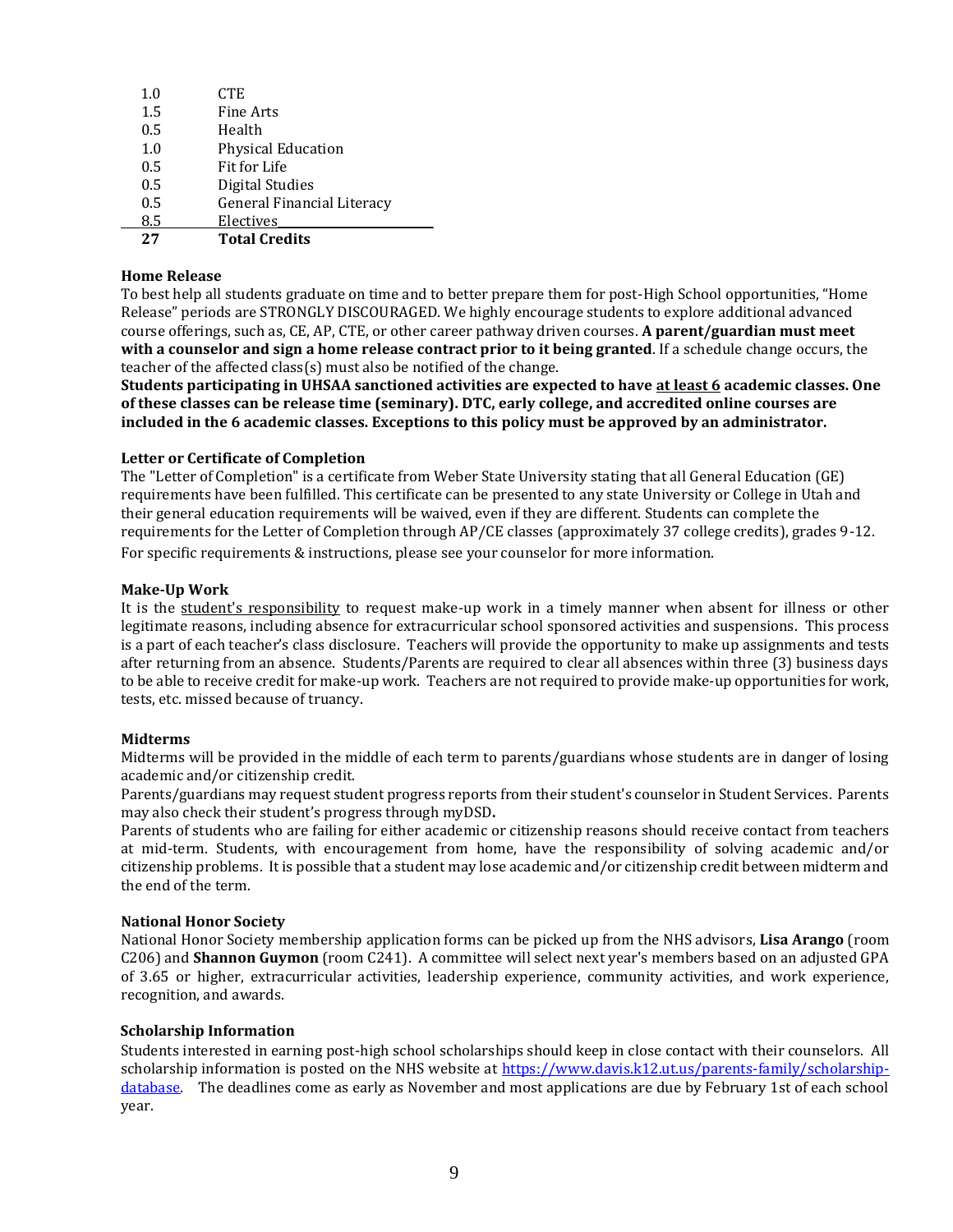# **Student Recognition and Graduation**

**Honor Roll**. Students who demonstrate academic excellence will be recognized on the Honor Roll and will be recognized after the completion of each term.

Highest Honor Roll - 4.0 High Honor Roll - 3.75 - 3.99 Honor Roll - 3.5 - 3.74

# **Graduation Honors**

Northridge High School uses **Latin Academic Honors** of **Summa Cum Laude**, **Magna Cum Laude**, and **Cum Laude**. These academic honors are determined using the current year Weber State University Freshman Student Scholarship Index Chart which combines ACT/SAT score and GPA.

Summa Cum Laude = Presidential Scholarship Level\*

Magna Cum Laude = Trustees Scholarship Level

Cum Laude = Dean's Scholarship Level or 3.9 or above cumulative GPA

\**In addition to the index score, the Summa Cum Laude honor designation requires students to have taken a minimum of four (4) rigorous courses in grades 9-12. Rigorous courses are defined as honors, AP, or CE designated courses.*

Students receiving these honors will be noted in the graduation program and have the honor printed on their diploma. One of the commencement speakers will be selected from the graduates earning Summa Cum Laude designation. Each student receiving Latin honors designation will receive an appropriate addition to their approved graduation regalia.

| <b>TEST SCORE</b> |                 |                    |             |                            |     |            |                                 |                                                                     |     |     | <b>GPA</b> |         |     |      |        |                  |                                                                         |     |          |                                                                                     |                    |
|-------------------|-----------------|--------------------|-------------|----------------------------|-----|------------|---------------------------------|---------------------------------------------------------------------|-----|-----|------------|---------|-----|------|--------|------------------|-------------------------------------------------------------------------|-----|----------|-------------------------------------------------------------------------------------|--------------------|
| $Ck$ + $M0$       | ACT             |                    |             |                            |     |            |                                 |                                                                     |     |     |            |         |     |      |        |                  |                                                                         |     |          |                                                                                     |                    |
| 1600              | 36              | 142 140            |             |                            |     |            |                                 |                                                                     | 128 | 126 |            |         |     |      |        |                  |                                                                         |     |          |                                                                                     |                    |
| 1550              | 35              |                    |             |                            |     |            |                                 |                                                                     |     |     |            |         |     |      |        |                  | 140 138 137 135 133 131 130 128 126 124 122 121 119 117 115 114 112 110 |     |          |                                                                                     |                    |
| 1520              | 34              |                    |             |                            |     |            |                                 |                                                                     |     |     |            |         |     |      |        |                  |                                                                         |     |          | 138 136 135 133 131 129 128 126 124 122 120 119 117 115 113 112 110 108 106 104 103 |                    |
| 1470              | 33              |                    |             |                            |     |            |                                 | 136 134 133 131 129 127 126 124 122 120 118 117 115 113             |     |     |            |         |     |      | $-111$ | 110              |                                                                         |     |          | 108 106 104 102 101                                                                 |                    |
| 1420              | $32 -$          |                    |             |                            |     |            |                                 | 134 132 131 129 127 125 124 122 120 118 116 115 113 111             |     |     |            |         |     |      | 109    | 108              |                                                                         |     |          | 106 104 102 100 99                                                                  | <b>SCHOLARSHIP</b> |
| 1380              | 31              |                    |             |                            |     |            |                                 | 133 131 130 128 126 124 123 121 119 117 115                         |     |     |            | 114     | 112 |      |        |                  |                                                                         | 103 |          | 99 98                                                                               |                    |
| 1340              | 30              |                    |             |                            |     |            |                                 | 131 129 128 126 124 122 121 119 117 115 113 112 110 108             |     |     |            |         |     |      |        |                  | 106 105 103                                                             | 101 | 97       | 96                                                                                  |                    |
| 1300              | 29              |                    |             |                            |     |            |                                 | 129 127 126 124 122 120 119 117 115 113 111 110 108 106 104 103 101 |     |     |            |         |     |      |        |                  |                                                                         |     | 95       | 94                                                                                  |                    |
| 1260              | 28              |                    |             | 127 125 124 122 120        |     | <b>118</b> |                                 | 117 115 113 111                                                     |     |     | 109        | 108     | 106 | 1304 | 102.   | 101              |                                                                         |     |          | 92                                                                                  |                    |
| 1220              | 27              |                    |             |                            |     |            |                                 | 126 124 123 121 119 117 116 114 112 110 108 107 105 303             |     |     |            |         |     |      | 101    | 100 <sup>1</sup> |                                                                         |     | 92       | $-91$                                                                               | Presidential       |
| 1180              | 26              |                    |             |                            |     |            |                                 | 124 122 121 119 117 115 114 112 110 108 106                         |     |     |            | 105 103 |     | 101  |        |                  |                                                                         |     |          | .89                                                                                 |                    |
| 1140              | 25 <sub>1</sub> |                    |             |                            |     |            |                                 | 122 120 119 117 115 113 112 110 108 106 104 103 101                 |     |     |            |         |     |      |        |                  |                                                                         |     |          | 87                                                                                  |                    |
| 1110              | 24              |                    |             |                            |     |            |                                 | 120 118 117 115 113 111 110 108 106 104 102                         |     |     |            | 101     |     |      |        |                  |                                                                         |     |          | 85                                                                                  | <b>Trustees</b>    |
| 1070              | 23              | 118 116            |             |                            |     |            | 108                             | 106                                                                 | 104 | 102 | 100        |         |     |      |        |                  |                                                                         |     |          | R3                                                                                  |                    |
| 1030              | 22              |                    |             | 117 115 114 112 110        |     |            |                                 | 108 107 105 102                                                     |     | 101 |            |         |     |      |        |                  |                                                                         |     |          | 82                                                                                  |                    |
| 990               | 21              |                    |             |                            |     |            | 115 113 112 110 108 106 105 103 |                                                                     | 101 |     |            |         |     |      |        |                  |                                                                         |     |          | 80                                                                                  |                    |
| 950               | 20              |                    |             |                            |     |            | 113 111 110 108 106 104 103 101 |                                                                     |     |     |            |         |     |      |        |                  |                                                                         |     |          | 78<br>$-76$                                                                         | Deans              |
| 910               | 19<br>18        | 111 109<br>109 107 | 106         | 108 106 104 102<br>104     |     |            | 701                             |                                                                     |     |     |            |         |     |      |        |                  |                                                                         |     |          | 74                                                                                  |                    |
| 870               | 17              |                    |             |                            | 102 | 300        |                                 |                                                                     |     |     |            |         |     |      |        |                  |                                                                         |     |          |                                                                                     |                    |
| 830<br>790        | 16 <sub>2</sub> |                    | 106 104 103 | 108 106 105 103 101<br>101 |     |            |                                 |                                                                     |     |     |            |         |     |      |        |                  |                                                                         |     | 74<br>72 | 73<br>71                                                                            |                    |
| 740               | 15 <sup>°</sup> | 104 102            | 101         |                            |     |            |                                 |                                                                     |     |     |            |         |     |      |        |                  |                                                                         |     | 70       | 69                                                                                  | Merit              |
|                   |                 |                    |             |                            |     |            |                                 |                                                                     |     |     |            |         |     |      |        |                  |                                                                         |     |          |                                                                                     |                    |
| 690               | 14              | 102 100            |             |                            |     |            |                                 |                                                                     |     |     |            |         |     |      |        |                  |                                                                         |     |          | 67                                                                                  |                    |

# **Knight of Accolade**

High achieving seniors are eligible to receive Knight of Accolade, Summa Cum Laude distinction by obtaining a weighted GPA of a 4.0 or better. The weighted GPA offers extra "weight" for classes that offer more difficulty. All honors classes will be given an additional weight of 0.5 per grade. Meaning that an "A" in an honors course is worth a 4.5 instead of the traditional 4.0. All AP courses are given an additional weight of 1.0. For example, an "A" in an AP course is worth a 5.0 instead of the traditional 4.0. Most CE courses are eligible for an additional 1.0 of additional credit. CE courses that qualify are all Science, Medical, Math, English, and History courses. Please refer to the table to see how the grades correlate to the points awarded. Seniors who earn this designation will be able to participate in an awards ceremony and receive a medal that may be worn at graduation.

| <b>PROPOSED WEIGHTED GPA SCALE</b> |         |        |           |  |  |  |  |  |  |  |
|------------------------------------|---------|--------|-----------|--|--|--|--|--|--|--|
| Grade                              | General | Honors | AP and    |  |  |  |  |  |  |  |
|                                    |         |        | <b>CE</b> |  |  |  |  |  |  |  |
| А                                  | 4.0     | 4.5    | 5.0       |  |  |  |  |  |  |  |
| А-                                 | 3.667   | 4.2    | 4.667     |  |  |  |  |  |  |  |
| B+                                 | 3.333   | 3.8    | 4.333     |  |  |  |  |  |  |  |
| B                                  | 3.0     | 3.5    | 4.0       |  |  |  |  |  |  |  |
| $B -$                              | 2.667   | 3.2    | 3.667     |  |  |  |  |  |  |  |
| $C+$                               | 2.333   | 2.8    | 3.333     |  |  |  |  |  |  |  |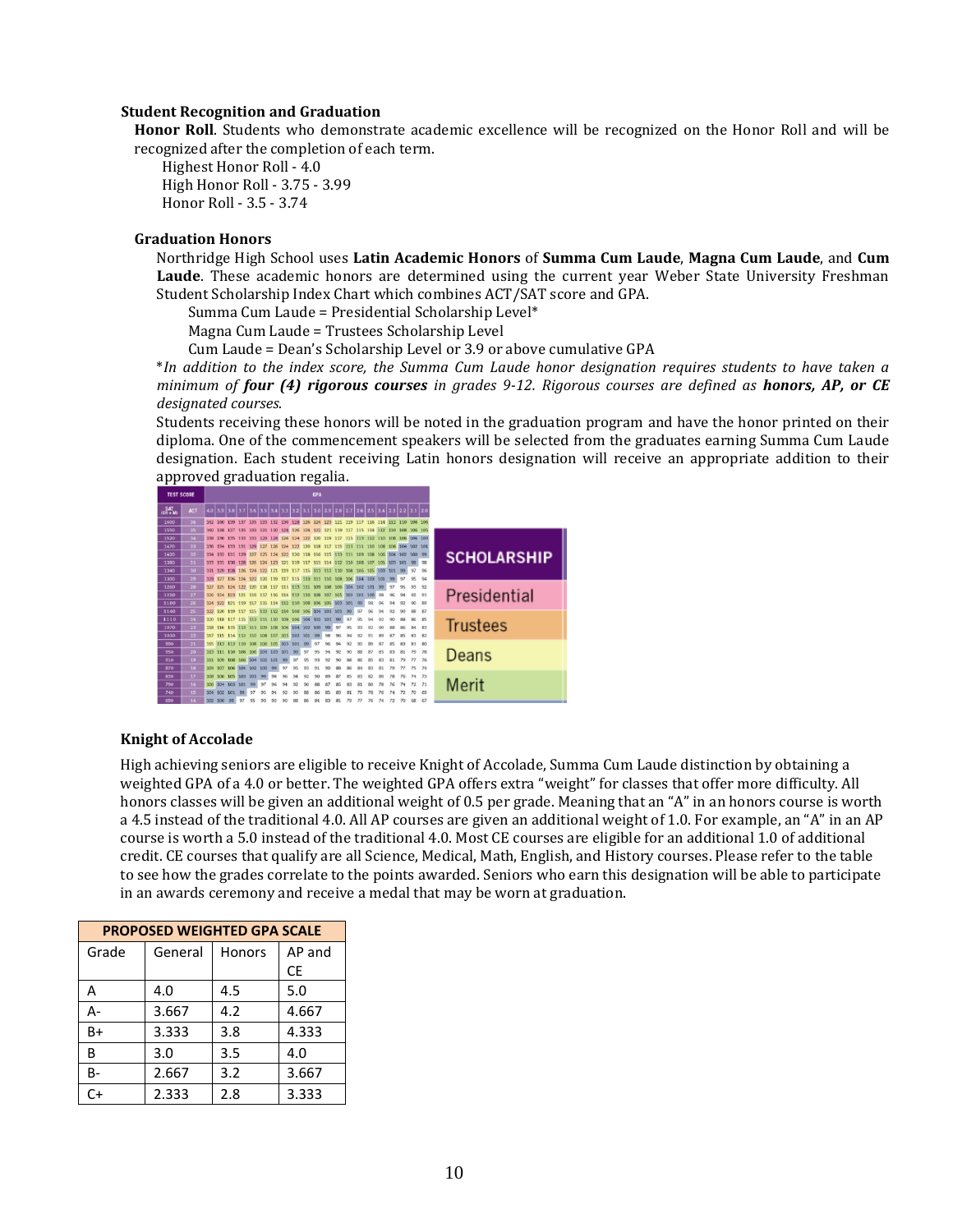| С  | 2.0   | 2.5 | 3.0   |
|----|-------|-----|-------|
| C- | 1.667 | 2.2 | 2.667 |
| D+ | 1.333 | 1.8 | 2.333 |
| D  | 1.0   | 1.5 | 2.0   |
| D- | .667  | 1.2 | 1.667 |
|    |       |     |       |

## **Graduation Regalia**

Graduating students may only wear school approved regalia (cords, stoles, pins, medals, etc.) with the cap and gown during the graduation ceremony. Regalia granted, purchased, or gifted from other organizations can be worn after the

ceremony for pictures outside the Dee Event Center. Gowns are due back within 40 minutes of the conclusion of the graduation ceremony.

# **Transcripts through Parchment**

An official and unofficial transcript request can be ordered through Parchment on the school web site under Counseling. Please allow up to 48 hours turnaround time. Transcripts may be withheld if students have not cleared all fees and/or fines.

# **ATTENDANCE**

# **WE WOULD ENCOURAGE ALL STUDENTS AND PARENTS TO STRONGLY SUPPORT GOOD ATTENDANCE HABITS AS THERE IS A DIRECT LINK WITH GOOD ATTENDANCE AND ACADEMIC SUCCESS.**

# **Attendance Check-In**

Students arriving up to twenty minutes late to school 1st or 5th period do not need to check in with the attendance office. They should go directly to their 1st or 5th period and check in with the teacher. Students arriving later than twenty minutes to the first period of the day will be marked absent. They will need verification by a parent or guardian explaining why they are late. At that time, an admit will be issued by the Attendance Office.

# **Attendance Check-Out**

Students are permitted to check out of school for medical appointments, court appearances, illness, funerals, and other events deemed essential by the student's family. Students may not check out without parental contact. This can be done either by a note or phone call. Students failing to check out through the Attendance Office and missing classes will be considered **truant** for those classes missed. **Parents calling from South Weber and Ogden area call 801-525-7032. All others call 801-402-8506 direct to the Attendance Office.**

# **Parent Notification**

Parents or guardians will be notified of students' absences by:

- 1. An automatic calling system will call your home in the evening if you were absent or tardy that day. You may also check attendance on myDSD.
- 2. Attendance will be reported on mid-term notices and report cards at the end of each term.
- 3. Parents/students may request a computer print-out of the student's attendance by contacting the Attendance Office.
- 4. Teachers will make reasonable attempts to notify a parent/guardian when their student's attendance is inhibiting the student's academic success.

# **Compulsory Education Requirements**

A parent or legal guardian having custody over a school-age minor is required, under State law, to enroll a schoolage minor in a public or established private school during the school year of the district in which the minor resides. The process of education requires continuity of instruction, class participation and study. Parents/guardians are encouraged to work with the school in promoting regular attendance of all students.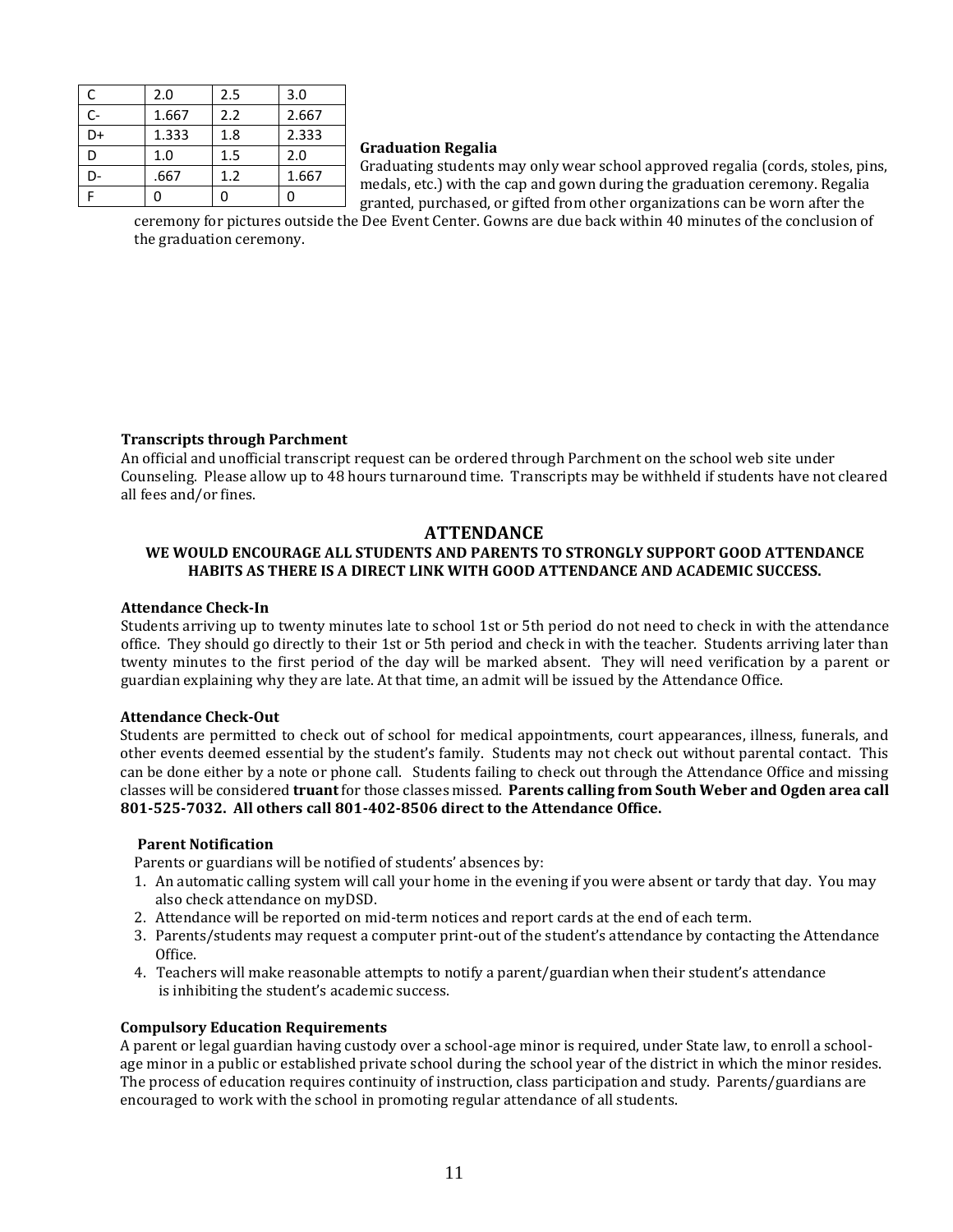# **Home & Hospital Instruction**

Northridge High School will facilitate home and hospital instruction for those students with a verified, long-term (more than two weeks) need to be out of school. Students that will be absent for one to two weeks, due to illness, may complete a "pre-arranged" absence form and/or homebound services request. Forms are available in the Attendance Office. It is the student and/or parent's responsibility to contact the main office for this service.

# **Tardies**

Tardiness can be a tremendous deterrent to the educational process for all students. Generally, on a fourth tardy, teachers will be giving a "U" citizenship grade, which will have to be made up before graduation. **Each teacher will disclose the tardy policy for their classes.** 

# **Truancy**

"Truant" means a condition in which a school-age child, without a valid excuse, is absent for at **least half of the school day**, or if the school-age child is enrolled in a learner verified program, as that term is defined by the state board, the relevant amount of time under the district's policy regarding the district's continuing enrollment measure as it relates to truancy. A school-age child may not be considered truant more than one time during one school day. If an absence is not cleared within 2 days, it is considered a truancy.

# **Possible Consequences of Truancy**

- 1. A "U" citizenship grade may be given in classes missed.
- 2. Not allowed to make up assignments or tests missed.
- 3. Truancy citation issued per violation-up to \$25.
- 4. Layton Youth Court referral.
- 5. Parent conference may be required for student to return to school.
- 6. District referral for alternative school enrollment.

# **"Other" attendance reminders:**

- 1. Students enrolled in Physical Education Classes are expected to be in D Building when the bell rings to begin or end the class period.
- 2. Students enrolled in Seminary are expected to be outside the main building when the bell rings to begin or end the class period.
- 3. Students on Home Release, enrolled in off campus classes (DTC, cosmetology school, etc.), or any other off campus assignment will be expected to be outside the main building when the bell rings to begin or end the class period. Students returning early from those assignments should wait in the commons until the next passing period.
- 4. Students called to the office from the administration, counselors, or secretaries will not need a hall pass or permission to leave class note.
- 5. Students initiating the request to leave class must have a hall pass.

# **Verifying Absences**

Students/Parents are required to clear **all** absences within **three (3)** business days of missing class. This may be done by having a parent or guardian clear the absences through myDSD, by responding to an automated email, a written note, or by calling the Attendance Office directly. Notes should include student number and a daytime phone number where parent can be reached. All notes will be verified. Absences must be cleared for makeup work to be accepted. Extenuating circumstances must be discussed with the administrator assigned to that student.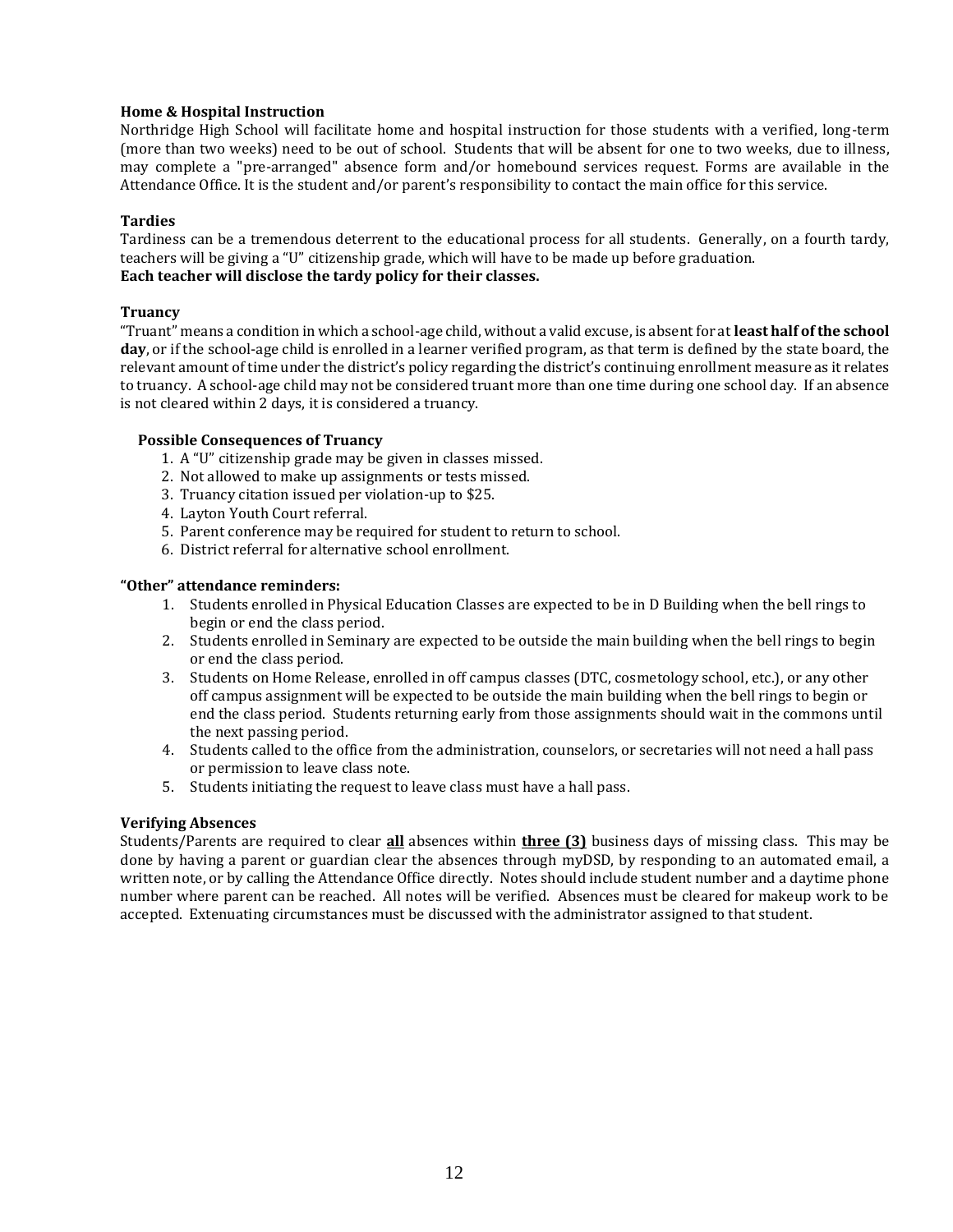# **CONDUCT & DISCIPLINE**

# **Authority to Suspend or Expel**

A school administrator (Principal or Assistant Principal) has the authority to suspend a student for up to ten (10) school days per incident. If the school administrator desires or contemplates suspending a student for longer than ten school days or requesting an expulsion, the school administrator shall make a referral to the Davis District Case Management Team.

# **Bullying/Cyber-Bullying/Hazing/Retaliation/Abusive Conduct**

A student **may** be suspended, transferred to an alternative placement, expelled, referred for police investigation, and/or prosecuted for engaging in any written, physical, or verbal aggression, intimidation, discrimination, or abusive conduct of any school employee or student at school or school-related activity regardless of location or circumstance, including but not limited to bullying, cyber bullying, hazing, or retaliation. District policy may be found at "5S-100 Conduct and Discipline."

# **Disruption of School Operations**

Any student may be suspended, transferred to an alternative school, expelled, referred for police investigation, and/or prosecuted for any conduct that creates an unreasonable and substantial disruption or risk of disruption of a class, activity, program, or other function of the school, including but not limited to: frequent, flagrant, or willful disobedience, defiance of school authority, criminal activity, sexting, fighting, noncompliance with school dress code, possession of contraband (i.e., drug paraphernalia, pornography, mace, pepper spray, laser pen, chains, needles, razor blades, bats, lighters and clubs); or the use of foul, profane vulgar, harassing or abusive language.

# **Dress Code**

The Davis School District Board of Education recognizes that standards of proper dress and grooming affect the learning environment and behavior of students. The school community needs clear dress and grooming guidelines so that rules of dress can be enforced consistently. Clothing shall not be worn which may disrupt or interfere with the learning environment or school functions. Certain student activities such as assemblies, plays, programs, and athletic events may warrant a variance from the dress code expected within the regular school day. Exceptions for these activities will be monitored by the appropriate advisors and coaches. The school administration retains the right to determine the appropriateness of school dress.

Northridge High School students will be expected to comply with the following:

- Students must be fully clothed at school and extracurricular activities.
- Shoes must be worn at school and extracurricular activities.
- Skirts and dresses must be mid-thigh or longer when standing and sitting
- Shorts should have at least a 3-inch inseam
- Shirt straps must be a minimum of 3 inches in width, i.e., no tank tops or spaghetti straps.
- Clothing that allows underwear to be exposed (bra straps, boxers, etc.) may not be worn at school.
- Clothing that shows midriffs, torso, buttocks, open back, cleavage, or the upper thigh may not be worn at school.

• Clothing which displays obscene, vulgar, lewd, or sexually explicit words or implicit words, messages or pictures may not be worn at school.

• Clothing that advertises or may represent gang affiliation, including colors, numbers, bandanas, or brand names may not be worn at school.

• Clothing that advertises a substance a student cannot legally possess or use, may not be worn at school. This includes, but is not limited to, such items as tobacco, alcohol, obscene or inappropriate material.

- Hair will be worn in a clean and well-groomed manner. Extreme styles will not be permitted.
- Eyewear: no dark glasses or contact lenses that obscure the natural eye.

• Jewelry, piercings, or accessories that may be deemed as a hazard for the wearer or others are not appropriate for school. This includes but is not limited to wallet chains, heavy chains or necklaces, rings with jagged or sharp ornamentation, spikes, etc.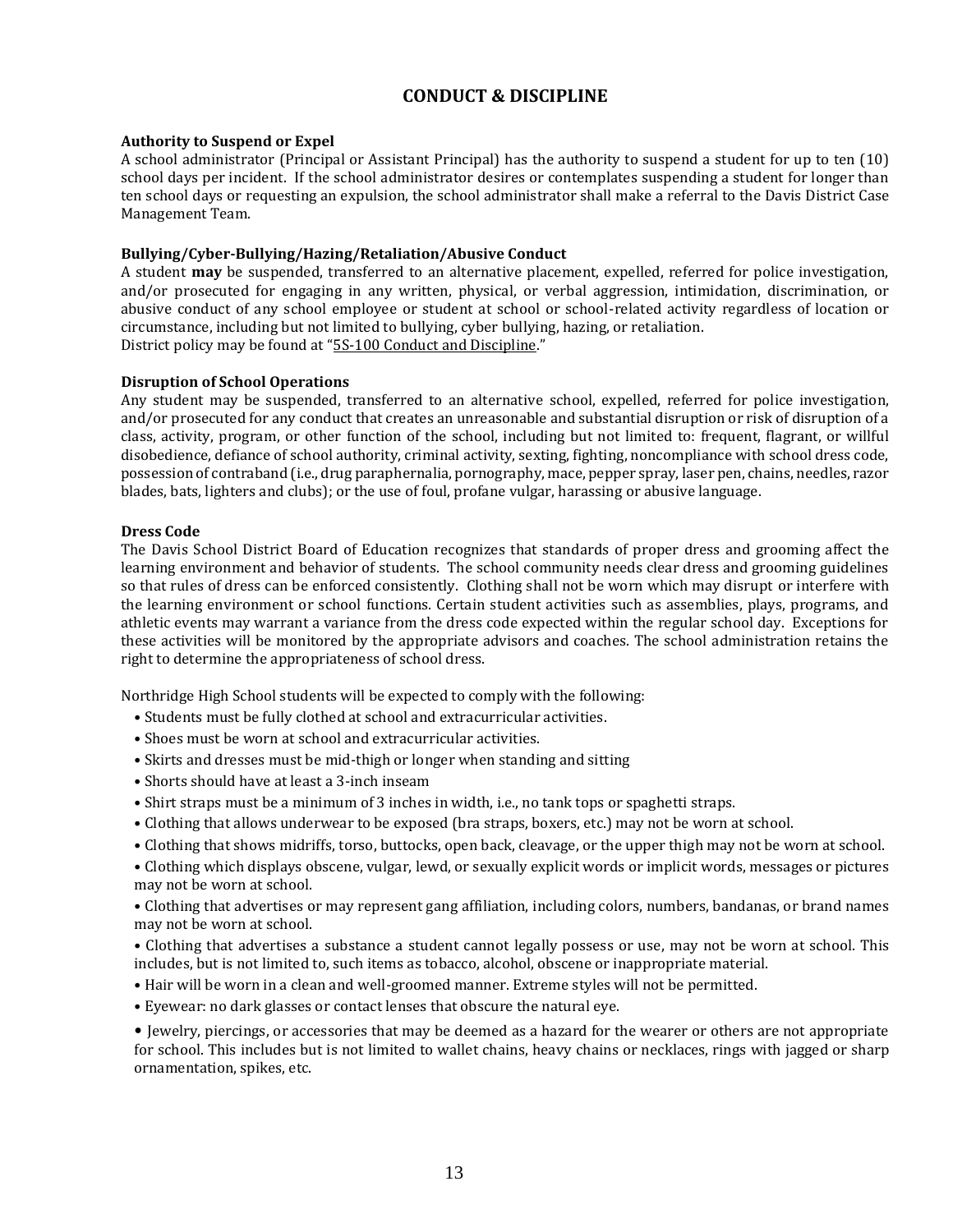• Students shall have the right to dress in accordance with their gender identity and expression that is identified with the school, including maintaining a gender-neutral appearance within the constraints of the dress codes adopted by the school.

# **Drugs/Controlled Substances**

Any student, who possesses, controls, uses, distributes, shares, sells, or arranges the sale of an illegal drug or controlled substance, including age-restricted items such as alcohol, tobacco and other items containing nicotine), or any imitation controlled substance, or drug paraphernalia in a school building, in a school vehicle, on District property, or in conjunction with any school activity, may be suspended, transferred to an alternative school, tested for drugs, expelled, referred for police investigation, and/or prosecuted.

• **Any illegal or age restricted substance or substance delivery item,** *such as vaping devices and associated paraphernalia***, will be confiscated, destroyed, and/or turned over to a law enforcement officer as evidence.**

# **Due Process**

When a student is suspected of violating a Northridge High School or District policy, a school administrator must meet with and inform the student of the allegations and provide the student the opportunity to give their version of the incident. If the school administrator determines sufficient evidence exists to impose disciplinary sanctions, the school administrator shall notify the parent or guardian 1) the student has been suspended; 2) the grounds for the suspension; 3) the period of time for which the student is suspended; and 4) the time and place for the parent or guardian to meet with a designated school official to review the suspension.

# **Electronic Devices –** *See pages 19-20*

# **Fighting**

Students who fight, threaten to fight, encourage others to fight, record a fight, or threaten the safety of another student during school and/or any school sponsored activity-on or off campus- will be suspended and may receive appropriate legal consequences. FIGHTING (OR THREATS TO FIGHT) MAY RESULT IN A *MINIMUM 3* DAY SUSPENSION. Fighting may also result in a referral to the District Case Management Team for possible 180-day expulsion or alternative school placement. Students who fight during any school sponsored extra-curricular activity or sports event may not be allowed to participate in any extra-curricular activity for the remainder of the season or school year.

# **Gangs & Gang Paraphernalia**

A gang is defined as a group of three or more individuals with a unique name or identifiable marks or symbols who may claim a territory or turf, who associate on a regular basis, and who engage in criminal, violent, or anti-social behavior, or who encourage or create an unreasonable and substantial disruption or risk of disruption of a class, activity, program, or other function of a school.

1. The wearing of gang paraphernalia or apparel that identifies a student as a gang member is prohibited in school and at extra-curricular or school-related activities.

2. Any apparel, jewelry, accessory, notebook, or manner of grooming which, by virtue of its color, arrangement, trademark, or any other attribute denotes membership in a group that advocates drug/alcohol use or exhibits behavior that interferes with the normal or orderly operation of a school is prohibited.

3. Students aligning themselves with gangs or involving themselves in gang activities may be suspended from school.

4. Gang paraphernalia or apparel may be confiscated by school officials.

# **Hall Passes**

Students who need to be out of class during class time must carry an official Northridge high school hall pass or a permission to leave class note issued by a teacher of that class. Only one student may use a hall pass at a time. Students who are in the hall during class without a regulation hall pass or who accompany another student with a pass may receive a truancy citation.

**Lanyards:** For the safety and security of our school community, all students are required to have their Student ID Badge on a lanyard visible around their neck or pinned/clipped to the upper chest area during the school day. If a student does not have their ID badge with them, they must check in at the attendance office to receive a temporary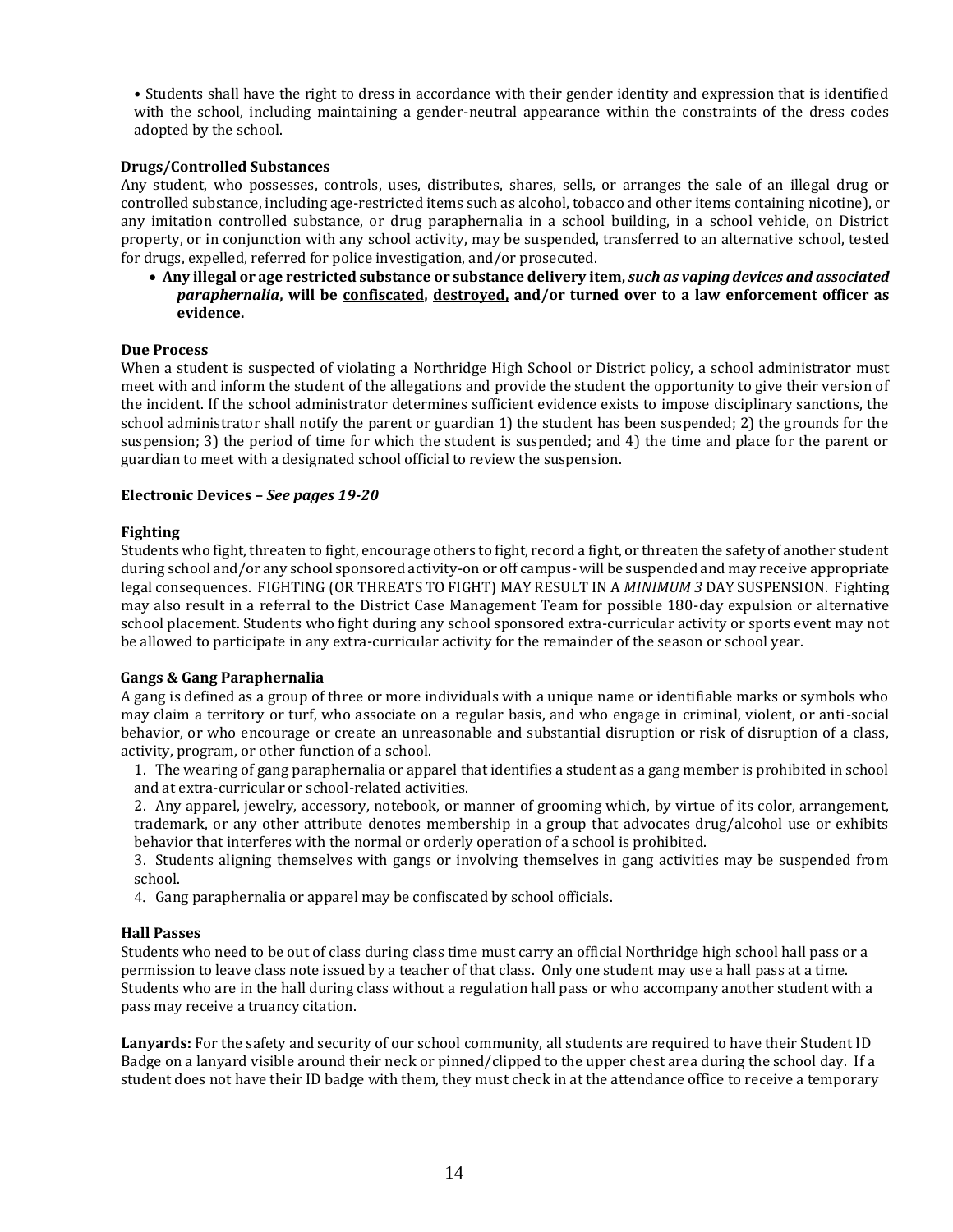badge that is to be worn for the day. A fine will be issued for each temporary badge. Replacement badges are available for a \$5.00 replacement fee in the main office.

# **Pledge of Allegiance**

The Pledge of Allegiance shall be recited by students each school day in each public-school classroom in the State of Utah, led by a student in the classroom, as assigned by the classroom teacher on a rotating basis or over the intercom system by a student body officer. Participation in the Pledge is voluntary and not compulsory.

# **Profanity**

Profanity or vulgarity of any kind is not appropriate and will not be tolerated at Northridge High School.

# **Public Displays of Affection**

Displays of affection, other than hand holding, will be considered excessive on school grounds, during regular school hours and during extracurricular activities. PDA could result in an administrative "U" or other disciplinary consequences.

**Respect for Others**: Students, teachers, administrators, and staff at Northridge High School deserve to be treated with respect. Teachers, administrators, and staff have the right to direct student behavior, and students should respond quickly and pleasantly. Students have the right to a safe, pleasant environment free from vulgar language, obscene remarks, racial slurs, and harassing or abusive speech. Any "horse play" aggressive behavior that may be distracting or dangerous is prohibited. Violation of this policy may result in loss of citizenship credit and/or suspension from school. Those who refuse to respect the rights of others or to cooperate will be subject to additional disciplinary action including suspension, referral to the District Case Management Team, referral to law enforcement, possible alternative school referral.

# **Safe & Orderly Schools**

It is the policy of the Davis School District and **Northridge High School** to promote a safe and orderly school environment for all students and employees. Criminal acts or disruptive behavior of any kind will not be tolerated and any individual who engages in such activity will be subject to school disciplinary action as determined by school administrators. District disciplinary action as determined by the District Case Management Team, police referral, and/or prosecution. In determining appropriate discipline, school officials will consider the totality of the circumstances, including the severity of the offense, as well as the individual's age, disability status, intent, academic status, and prior disciplinary record.

# **Search & Seizure**

School officials have the authority to search a student's person, personal property, or vehicle while located on school property or at a school sponsored activity, when they have reason to believe that the search will turn up evidence that the student has violated or is violating a particular law or school rule. Students have no right or expectation of privacy in school lockers, desks, or other storage areas provided for student use. School lockers, desks or other storage areas are the sole property of the Davis School District and Northridge High School. Periodic general inspections of school lockers and parking areas, including the use of drug detecting canines, may be conducted by school authorities for any reason at any time, without notice, without student consent, and without a search warrant.

# **Security of Personal Items**

Personal electronic devices, wallets, purses, bicycles, skateboards, roller blades, calculators, etc. are often the target for theft in our schools and parking lots. It is the sole responsibility of the owner to secure and care for these items. **Northridge High and Davis School District will not be responsible for any items stolen from the school premises.**

# **Serious Violations**

Students may be suspended, transferred to an alternative school, expelled, referred for police investigation, and/or prosecuted for committing any of the following school-related serious violations: 1) threatening or causing harm to the school, school property, or persons associated with the school, or property associated with that person, regardless of where the conduct occurs; 2) committing any criminal act, including but not limited to: assault, hazing, rape, trespass, arson, theft, vandalism, possession or use of pornographic materials on school property; 3) engaging in any gang activity, including, but not limited to: flashing gang signs, displaying or spraying gang graffiti, wearing or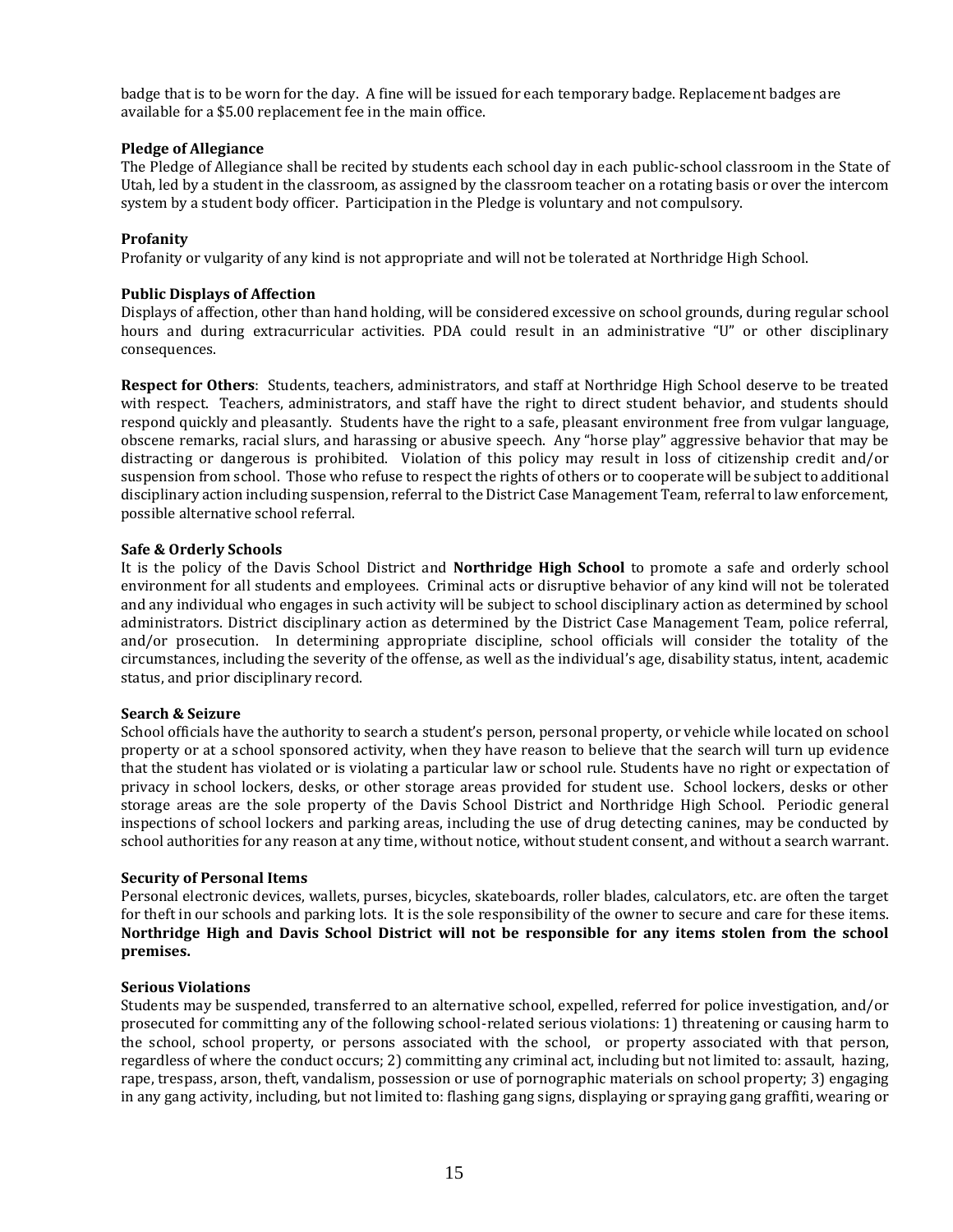displaying gang-related clothing or apparel, or soliciting others for membership in a gang.

# **Vandalism**

Any willful destruction any part of the school building and/or equipment will result in citations, police referral, suspensions, and/or alternate placement in addition to restitution for damages.

# **Weapons & Explosives–Automatic One-Year Expulsion**

Any student who in a school building, in a school vehicle, on District property, or in conjunction with any school activity, possesses, controls, sales, arranges for the sale of, uses or threatens use of a real weapon, explosive, noxious or flammable material, or actually uses or threatens to use a look-alike or pretend weapons with the intent to intimidate another person or to disrupt normal school activities, shall be expelled from all District schools, programs, and activities for a period of *not less than one calendar year;* unless the District Case Management Team determines, on a case-by-case basis, that a lesser penalty would be more appropriate. The terms "weapon," "explosive," and "noxious or flammable material" includes but are not limited to guns, starter pistols, cap guns, knives, martial arts accessories, bombs, pepper spray, mace, tasers, bullets and ammunition, fireworks, gasoline or other flammable liquids, matches, and lighters, or any other object used as a weapon.

# **Electronic Device Policy**

Electronic devices are a common means of communication and accessing information. However, these devices have the potential of disrupting the learning environment and orderly operation of the school. Northridge High School has therefore created this policy to govern the possession and use of electronic devices on school premises, during school hours, at school sponsored activities, and on school transportation. Individuals wishing to report a violation of this policy should contact a school administrator.

**Possession and Use of Electronic Devices:** Teachers will determine the electronic device policy for their individual classrooms and programs.

**Prohibitions.** Electronic devices shall not be used in a way that threatens, humiliates, harasses, or intimidates individuals, including students, employees, and visitors; or violates local, state, or federal law. Devices may not be used to annoy, alarm, intimidate, offend, abuse, threaten, harass, frighten, or disrupt the electronic communications of another. **Students may not film or take pictures of others on the school premises without their consent and for non-educational purposes**. A person is guilty of voyeurism that intentionally uses any recording device that is concealed or disguised to secretly or surreptitiously record or view electronically any portion of an individual's body for which the individual has a reasonable expectation of privacy. It is also prohibited for any individual to record, display, or forward any material that could be considered pornographic, lewd, or inappropriate in a school setting. Electronic devices used at school must not be heard by other students headphones are an appropriate alternative. Electronic devices may not be used during assessments, such as tests and quizzes, unless specifically allowed by law, student IEP, or assessment directions.

# **Exceptions.**

a. The use is specifically required to implement a student's current and valid Individual Education Plan (IEP)

b. The use is at the direction of a teacher for educational purposes

c. The use is determined by the administration to be necessary for other special circumstances, health-related reasons, or an emergency.

**Discipline and Confiscation.** If a student violates this policy, his/her electronic device may be confiscated. When an employee confiscates an electronic device under this policy, he/she shall take reasonable measures to label and secure the device or turn the device over to a school administrator as soon as the employee's duties permit. The electronic device will be released/returned to the student's parent or guardian after the student has complied with any other disciplinary consequence imposed.

Violation of this policy can result in discipline up to and including suspension or expulsion, and notification of law enforcement authorities. A student who violates this policy may be prohibited from possession of an electronic device at school or school-related events.

**1st confiscation:** student may pick up electronic device at the end of the school day from the teacher or administrator.

**2nd confiscation:** parent may pick up electronic device at the end of the school day from the teacher or administrator.

**3rd confiscation:** parent may pick up electronic device at the end of the next school day from the administrator. **4th confiscation:** student will lose the privilege to have any electronic device at school.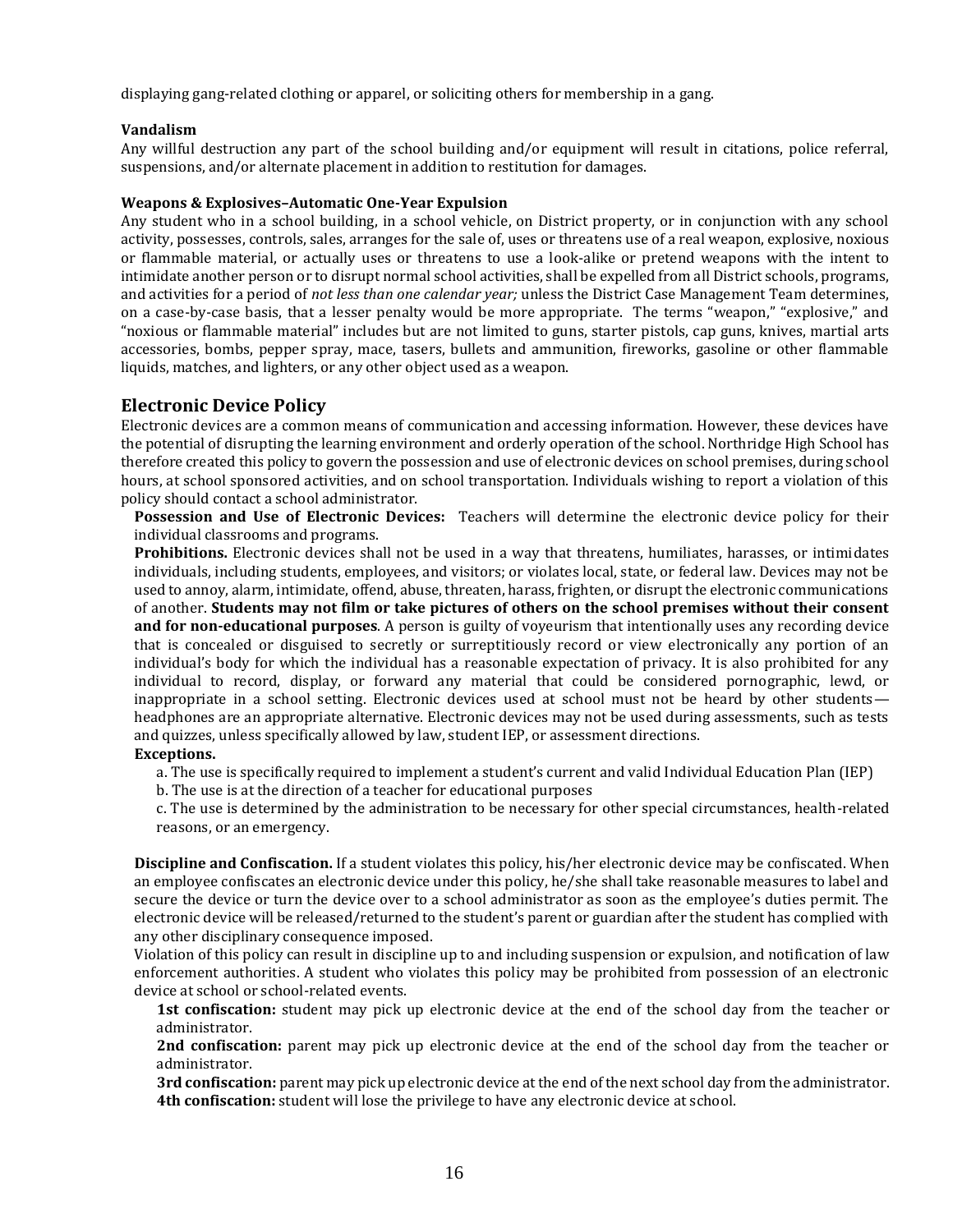# **Security of devices**

Students shall be personally and solely responsible for the security of electronic devices brought to school. **The school shall not assume responsibility for theft, loss, damage, or unauthorized use of a personal electronic device.** If devices are loaned to or borrowed and misused by non-owners, device owners are jointly responsible for the misuse or policy violation(s).

# **Electronic Use Contract**

**Acceptable Use**. The use of an assigned account must be in support of education, business and/or research and within the educational goals and objectives of the Davis School District. These objectives may be found in the district document entitled **Davis School District Strategic Plan**. Each user is always personally responsible for this provision when using the electronic information service.

**Network Etiquette.** Each account holder is expected to abide by the generally accepted rules of user etiquette.

These rules include, but are not limited to, the following: Use appropriate language. Remember that you are a representative of your school and district on a non-private system. You may be alone on a computer, but what you say and do can be viewed globally! Never use vulgar or any other inappropriate language. Email is not guaranteed to be private. Everyone on the system has access to mail. Messages relating to or in support of illegal activities must be reported to the authorities.

**Privileges**. The use of electronic information resources is a privilege, not a right. Inappropriate use of these resources will result in the loss of computer services, disciplinary action, and/or referral to legal authorities. The systems administrator will close an account if necessary. An administrator or faculty member has the right to request, for cause, that the systems administrators deny, revoke, or suspend specific user accounts.

a. Use of other organizations' networks or computing resources must comply with rules appropriate rules.

b. Transmission of any material in violation of any United States or other states' organizations is prohibited. This includes, but is not limited to copyrighted material, threatening or obscene material, or material protected by trade secrets.

c. Commercial activities by for-profit institutions is generally not acceptable.

d. Use of product advertisement or political lobbying, including lobbying for student body office, is prohibited.

e. Time and bandwidth are costly. While accessing the Internet no games (e.g., MUD's) may be played.

f. Illegal activities of any kind are forbidden.

g. Do not reveal personal information, i.e., home address, phone numbers, password, or social security number; this also applies to others' personal information or that of organizations.

h. Do not use the network in any way that would disrupt network use by others.

**Computer Security**. Security on any computer system is a high priority because there are multiple users. Do not use another individual's account or log on to the system as the systems administrator. If you identify a security problem, notify the systems administrator at once. Do not demonstrate the problem to other users.

**Services**. The Davis School District makes no warranties of any kind whether expressed or implied, for the service it is providing. Davis School District will not be responsible for any damages you suffer while on this system. These damages include loss of data as a result of delays, non- deliveries, miss-deliveries, or service interruptions caused by the system or your errors or omissions. Use of any information obtained via the information system is at your own risk. Davis School District specifically denies any responsibility for the accuracy of information obtained through electronic information resources.

**Updating**. If any information on your account changes, e.g., phone number, location, address, it is your responsibility to notify the systems administrator.

**Vandalism**. Vandalism is defined as any malicious attempt to harm or destroy property of another user or of any other agencies or networks that are connected to the Internet. Vandalism includes, but is not limited to, the uploading, downloading, or creation of computer viruses.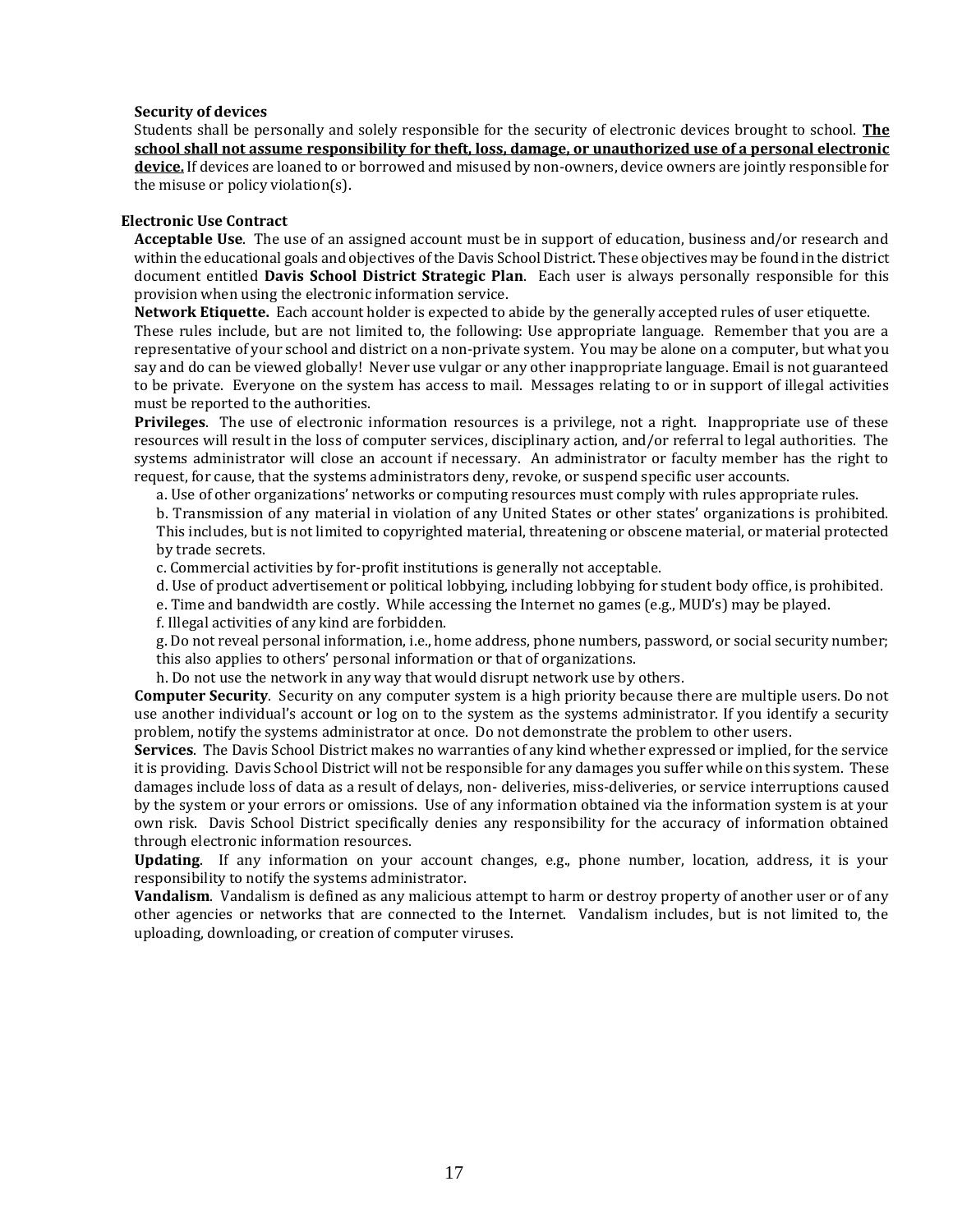# **PHYSICAL FACILITIES**

**Auditorium, Main Gym and Little Theater**. Because the auditorium, main gym, and little theater will serve as focal points for school and community functions, students will need to take special care of these facilities by adhering to the following rules:

- No student shall be in the auditorium, main gym, or little theater without an approved adult instructor present.
- Food and drinks are not allowed in the auditorium at any time.
- Students will ONLY operate theater equipment under the teacher's or stage crew's direction.
- Students should respond politely and respectfully at all performances.
- •Whistling, catcalling, booing, throwing item, lighters etc. fall outside the bounds of acceptable behavior.
- Students will be asked to go to the cafeteria for any behavior deemed inappropriate by staff and/ushers.

**Cafeteria**. Students using the cafeteria are under the same rules of behavior applied to the classroom. Throwing food, crowding in line, abusive or rude behavior toward staff and other students is prohibited.

**Garbage.** Students should place trash in trash cans. Please have pride in yourself and in Northridge High. Pick up your garbage and at least one trash item. Help us keep the school a welcoming healthy environment.

**Halls and Commons**. In the interest of safety, students may not sit on or throw objects over the railings in the 2<sup>nd</sup> floor halls and Commons.

# **Lockers.**

Lockers are optional and can be rented for a \$5.00 fee. Lockers permit students to store books and outside clothing. All students may be able to have their own locker depending on how many lockers are requested. It is very important to keep these lockers always locked and not to give combinations to friends or acquaintances. Students should not leave money, watches, jewelry, or other valuable property in the lockers. If a student loses anything from the lockers, he/she is responsible, not Northridge High School. Change of locker combinations must be arranged in the Attendance Office. There will be a fee of \$5.00 unless the combination malfunctions through no fault of the student. **All lockers remain the property of Northridge High School and Davis School District and may be searched at any time. Students who violate locker privileges will lose them. Lockers must always be kept clean both inside and out!**

# **Parking Regulations**

Students who wish to drive to school are welcome to park in the student parking lot in parking stalls after they have purchased a parking permit and display a parking decal as instructed. Students may not park in the numbered faculty/visitor parking stalls, in red zones, in handicapped stalls without a proper permit, in front of emergency access zones, in the bus loops, or in any area behind the school including by the seminary building. Students who park illegally will receive a citation the first time. Repeated and/or egregious violations may result in revocation of the parking permit, and/or an administrative **"U"**. Any vehicles on school grounds are also subject to citations from a law enforcement officer which carry much higher fines. The speed limit on campus is 10 miles per hour. Students must stop at all stop marks painted on the ground and where posted.

# **Decorating vehicles, writing, or posting any item on vehicles is prohibited!**

| Parking fines are as follows                                                                               |  |
|------------------------------------------------------------------------------------------------------------|--|
|                                                                                                            |  |
|                                                                                                            |  |
| Parking in restricted (red) zones, "reserved," visitor, numbered faculty spaces, or other designated areas |  |
|                                                                                                            |  |
|                                                                                                            |  |
|                                                                                                            |  |
|                                                                                                            |  |

# **Parking Liability**

Parking on campus is "at your own risk". Davis District and Northridge High School will not be responsible or liable for lost, stolen, damaged property and/or vehicles while parked on school or district property.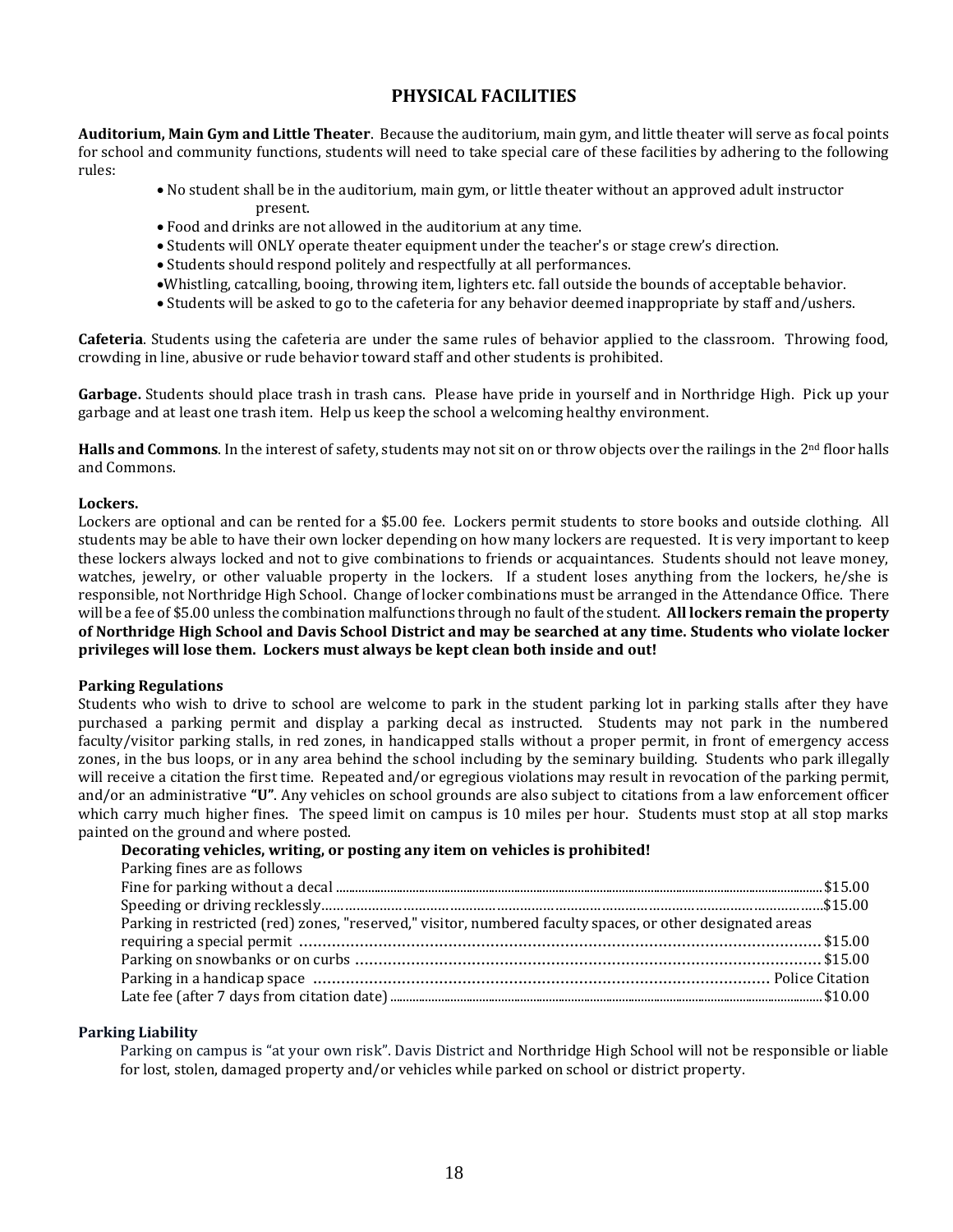# **Parking Pass:**

Students must have no Citizenship "U" or unpaid fees or fines to be eligible to purchase a parking pass. The cost is \$5.00 **per semester**.

•At the beginning of 2nd semester, eligible students may purchase a 2nd semester parking pass for \$5.00. •All fees must be paid, and all U's must be cleared in order to purchase a parking pass.

- •Parking passes must always be hung on the mirror and clearly visible.
- •Every student must purchase their own pass. Students cannot share a parking pass.
- •No refund will be given for loss and/or revocation of permit.

•Students who park without a valid pass or in areas other than designated student parking will be subject to the fines and/or penalties as listed.

•Students who drive dangerously on campus, risking injury or property damage, will have their permit and parking privileges revoked.

# **EXTRACURRICULAR ACTIVITIES**

*Participation in interscholastic athletics, cheerleading, student government, student clubs, graduation ceremonies, and other extracurricular activities is not a constitutionally protected civil right. Therefore, students who are suspended, transferred to an alternative placement, or expelled, may lose the privilege of participation in all extracurricular activities during the period of discipline or other time determined by the appropriate individuals.*

# **Activities/Athletics Eligibility**

In accordance with guidelines and requirements established by the Utah High School Activities Association and the Davis County School District, eligibility to participate in school and athletic activities have minimum standards. Eligibility to participate will be determined by the citizenship and academic grades of **the term prior** to the activity. Eligibility continues through each term that an activity is calendared. Minimum academic and citizenship grade requirements at are as follows:

| GPA                    | <b>Citizenship</b> |
|------------------------|--------------------|
| 2.0 no more than 1 "F" | No Uncleared "U's  |
| 2.0                    | No Uncleared "U's  |
| 3.0                    | No Uncleared "U's  |
| 3.0                    | No Uncleared "U's  |
| 3.0                    | No Uncleared "U's  |
| 2.0                    | No Uncleared "U's  |
| 2.0                    | No Uncleared "U's  |
| 2.0                    | No Uncleared "U's  |
|                        |                    |

A grade of "I" is considered an "F" for purposes of determining eligibility.

• Participants must maintain a prior term G.P.A. of 2.0 or 3.0 to be eligible.

• Participants receiving a "U" will be ineligible to participate. Any "U's" received during any prior grading period must be made-up before the student can participate in any activity.

• Students are expected to be in all classes.

• Students may be ineligible to compete in the next event if truant from any class, including release time.

• Participants must not possess, use, deliver, transfer, or sell alcohol, tobacco or tobacco products, or any controlled substance or have in their possession any drug paraphernalia. First time offenders will be suspended and be ineligible to participate in extra-curricular activities for the next two (2) games/events. Assessment and counseling may also be required. This applies at any time during the year. Subsequent violation of this provision will result in permanent ineligibility and possible exclusion from any extracurricular event for the remainder of the school year.

• Students involved in music, drama, and forensic competitions; cheerleading; assemblies; class officer, drill team and out of state travel must meet the eligibility standards of their various programs. (See individual group constitution for their eligibility requirements).

• Northridge High School completely supports all rules established by the Utah High School Activities Association. Any exception to the eligibility rules must be made, in writing, as an appeal to the administration.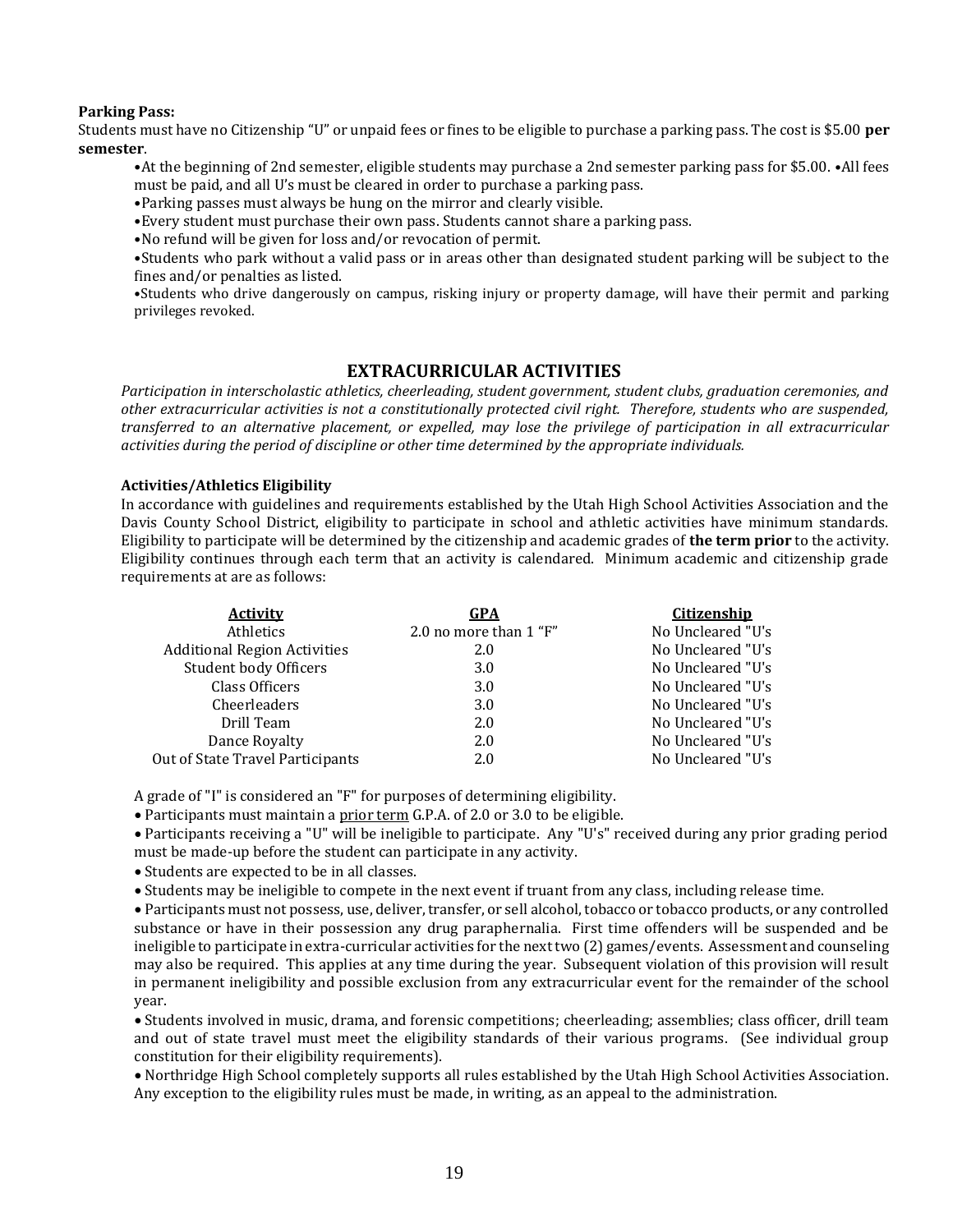# •**Students participating in UHSAA sanctioned activities are expected to have at least 6 academic classes. One of these classes can be release time (seminary). DTC, early college, and accredited online courses are included in the 6 academic classes. Exceptions to this policy must be approved by an administrator.**

# **Clubs**

Students or school staff seeking authorization to establish a club at Northridge High shall prepare a club charter setting forth the name and purposes of the club, describing the types of activities in which club members may be engaged. Those limitations shall include prohibitions and requirements noted in District policy 4I-412. This charter and all supporting documentation must be submitted to the Student Body Officers for approval **within the first 20 school days** EACH SCHOOL YEAR. Selection and appointment of club sponsors, supervisors, and monitors shall be the responsibility of each club's leadership and will be approved by an administrator. Persons who are not part of the school shall not be allowed access to clubs to direct, conduct, control, or regularly attend club meetings. The sponsor, supervisor, or monitor shall oversee club programs and activities to ensure compliance with the approved club charter and applicable laws and rules. Only approved clubs will have access to the yearbook, bulletin boards, and public address system.

# **Extracurricular Activity Attendance**

**Northridge High School, our students and athletes have a proud tradition of always conducting themselves with class and dignity. We compete hard in all that we do, but never lose sight of who we are. One of the six 'swords' of the "Knights Code" is** *RESPECT--"Create a sense of peace and community rather than hostility and antagonism. Treat others as you want to be treated. Be friendly and welcoming to all who enter our school. Respect others and yourself."*

Taunting, trash-talking, gloating, showboating, a lack of character and cheap shots have become all too common in sports. Some athletes take their own successes too seriously, they celebrate a goal with a prolonged victory dance or constantly brag about their abilities. This is the exact opposite of what sportsmanship is all about. Knights have "CLASS". Having class means not chanting outdated and overused phrases such as: "*warm up the bus," "you got swatted", "who's your daddy*". **We never point out any single player, or other fans with taunts, comments, or organized cheers**. This kind of behavior might make you feel tough or that you are intimidating to an opponent, but keep in mind it can also cause us to lose the match. Plenty of games have been lost to penalties gathered from "unsportsmanlike conduct." Often your actions may motivate another player or opposing team to excel.

**Being disrespectful does nothing to help our team win.** We loudly, chaotically, fanatically, cheer and support OUR team. Good sportsmanship takes maturity and courage.

Sometimes it is hard to swallow your pride and walk on. It is pretty tough to lose, so it doesn't help matters if someone continues taunting you or your team. When we win, we will be gracious and generous winners. When we do lose, do not take it out on an opponent, blame the officials, or blame the team. If we lose, lose with dignity. Cheer your teammates on with positive statements - and avoid trash-talking the other team. Acknowledge and applaud good plays, even when someone on the other team makes them.

In the Medieval Ages opposing soldiers would greet each other on the battlefield and "embrace them with a soldier's arm" (Henry IV, Shakespeare), they would respect their competitors. Let us always emulate Knights with class and character. Other schools may violate the Region or State policies or demonstrate a lack of maturity and class…that is not an excuse for us to do so. We will always be fierce competitors, but never lower our standards. We will always do the right thing…We will not let others dictated our standards. We will always do what is right.

# **Dance Policy & Schedule**

Students are required to **bring their student ID cards to all dances**. If an ID card was forgotten, an Administrator will need to approve entrance to the dance and an extra \$2 fee may be required. The charge for admission for dances is determined by the organization sponsoring the dance, with administrative approval, up to a maximum of \$25.

"Slam-dancing", "moshing", "freaking", "suggestive dancing", or any other unacceptable student behavior will not be tolerated. Canes or walking sticks are not allowed. Students wearing clothing that is determined to be too revealing or in-appropriate, **WILL NOT** be allowed. Any violations of these policies will result in removal from the dance. **NO REFUNDS – NO WARNINGS. Any item brought to a dance is subject to search by a school official**. Possession of any prohibited item will result in immediate dismissal from the dance and possible criminal prosecution.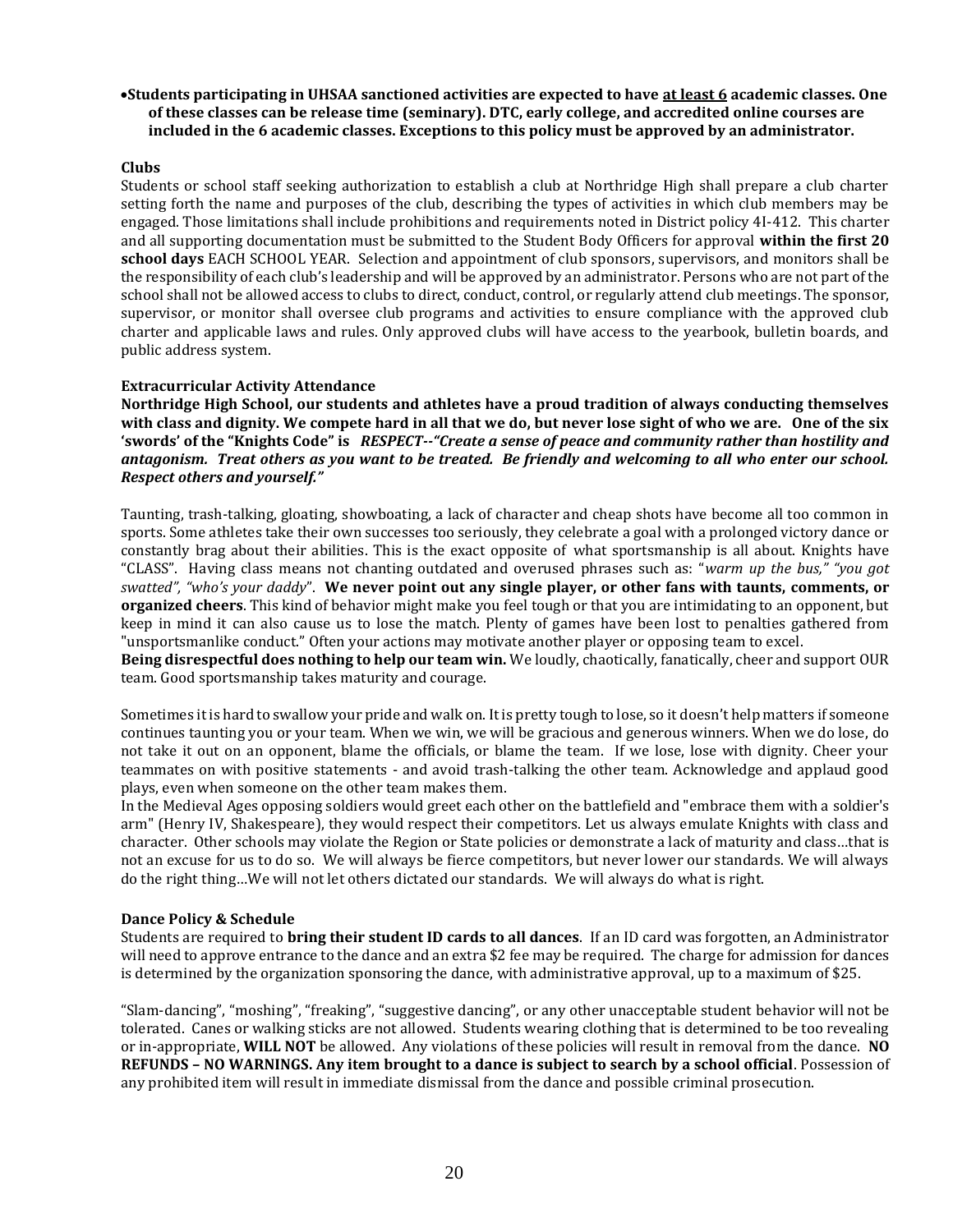A "guest" may be invited to each dance. One member of each couple MUST be a Northridge student. NHS students may sponsor only ONE guest. No junior high students or guests 20 or older. **GUESTS WITHOUT A VALID PICTURE ID WILL NOT BE ADMITTED.** "Stomps" and Senior Cotillion are for Northridge High Students Only. Guests who have been suspended, expelled, or placed at an alternative school due to safe school violations within the past three school years WILL NOT be admitted. Guests who are currently suspended form their boundary school WILL NOT be admitted. A person misrepresenting themselves or providing false information may be charged with trespassing and will be dismissed from participating in the dance. No refunds will be issued when a student is removed or dismissed from a dance.

Northridge Dances will be identified as Semi-Formal, Best Dress, or Casual Attire. School-wide themes may be used, and students are encouraged to appropriately participate in any themed dance.

| Semi-formal Dance.   | Maximum charge \$25 if off campus.                                                                                          |
|----------------------|-----------------------------------------------------------------------------------------------------------------------------|
|                      | *Tuxedo optional, Formal gowns optional (No blue denim, or t-shirts allowed)                                                |
| Best Dress Dance.    | Maximum charge \$20                                                                                                         |
|                      | *Best dress for all participants. Tuxedo and formal attire <i>highly discouraged</i> , (No blue denim, or t-shirts allowed) |
| Casual Attire Dance. | Maximum charge \$15                                                                                                         |

The Northridge Community Council recommends that the dance be the focus for the day's activities. A meal and the cost for the dance should be the order. The extended activities, particularly those that incur added costs to the event, are discouraged.

Picture packets will be available at school dances. Picture packages range from \$15- \$25.

| Dance         |                   | Date               | Choice                | <b>Supervising Group</b> |
|---------------|-------------------|--------------------|-----------------------|--------------------------|
| Homecoming    | <b>Best Dress</b> | September 25, 2021 | Boy's Choice          | Senior Class             |
| Harvest Dance | Casual attire     | November 13, 2021  | Girl's Choice         | Sophomore Class          |
| Sweetheart    | Best Dress        | February 12, 2022  | Girl's Choice         | SBO's                    |
| Prom          | Semi-formal       | TBD, 2022          | Boy's Choice          | Junior Class             |
| Sr. Cotillion | Best Dress        | TBD, 2022          | No dates Seniors only | Senior Class             |

# **STUDENT SERVICES**

# **Counseling: Personal Assistance**

In addition to being involved in guidance and planning, counselors also serve the developmental and emotional needs of young people. At Northridge High School our counselors know that a successful school experience requires healthy minds and bodies. Students involved in stressful situations, substance abuse, or the simple anxiety associated with growing up are welcome to drop by the Counseling Center at any time. In emergency situations, students may see a counselor without an appointment.

# **Lost & Found**

Lost and found articles will be held in the Main Office. Items not claimed by the end of the school year will be donated to charity.

# **Posters and Flyers**.

All posters and flyers must be approved by an administrator or their designee prior to being displayed. Posters are not allowed to be taped, glued, or stapled to any painted surface in the building. Any posters not hung properly will be removed. **Only posters and flyers associated with official school sponsored activities will be allowed to be displayed in the building.** All flyers and posters will be displayed in display cases. No flyers are allowed in the parking lot.

# **Yearbooks**

**Senior Tributes.** Parents and guardians have the option of purchasing a Senior Tribute for their senior student. Sales for Senior Tributes will begin September 21, 2021. You will be uploading your own pictures, designing, and creating the ad on the Herff-Jones ad website. The link will be on the school website beginning September 21st. There will also be a step-bystep instructional flyer on the website to help you. If you have questions or problems doing this, please email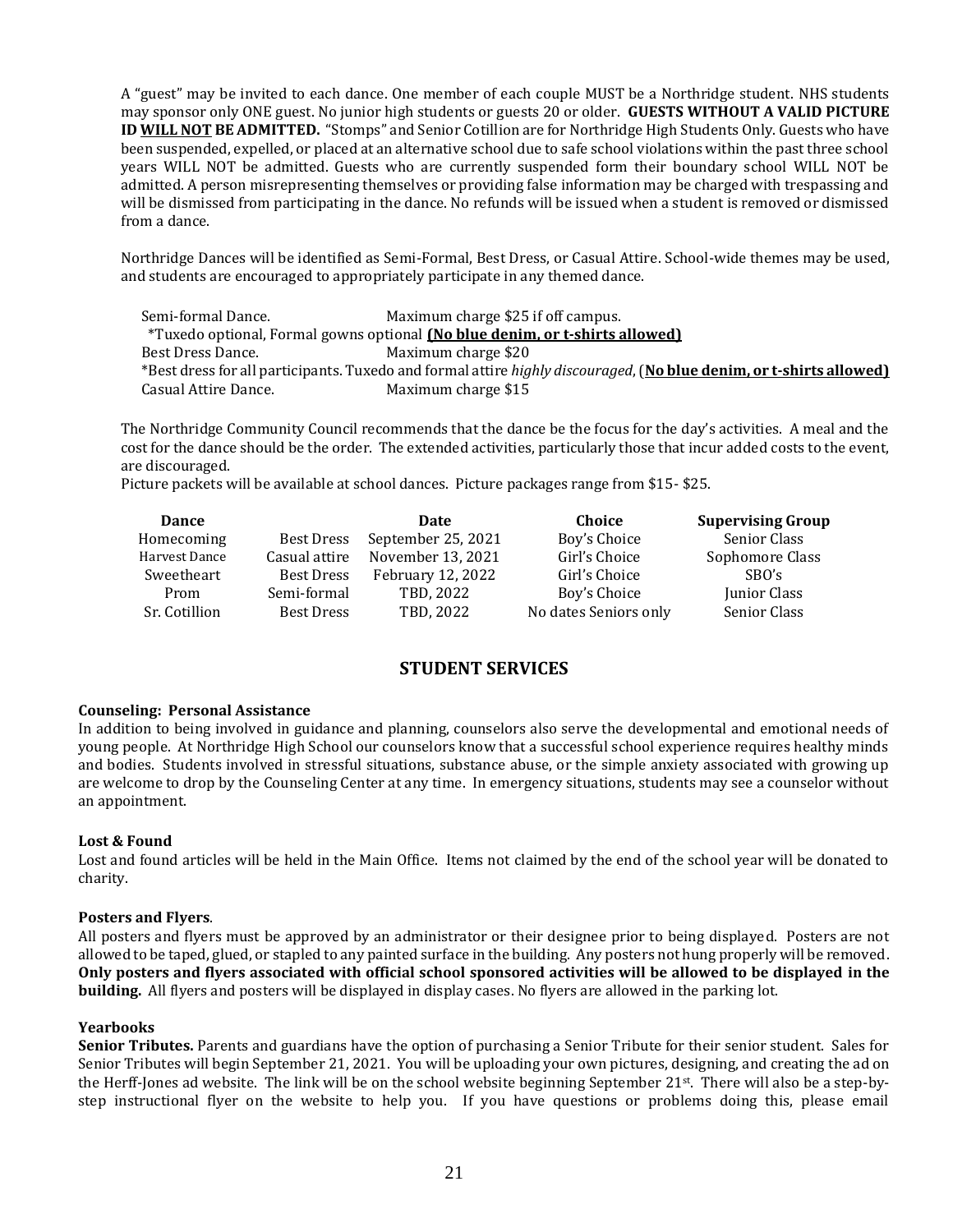[jbanta@dsdmail.net.](mailto:jbanta@dsdmail.net) All ads will be approved by yearbook staff before placement in the book. There are two sizes available for Senior Tributes. The sizes and costs are: 1/8 page for \$50 and ¼ page for \$90. The payment will be done at the time of the ad design through the Herff Jones website.

**Yearbook Fees**. Prior to October 31st yearbooks are on sale for \$50.00. After October 31st, yearbooks will cost \$55. The final yearbook order will be placed on January 5th. Once the yearbooks are sold out, no more books will be ordered. NOTE: No refunds will be given **for any reason** after January 5th.

Please make sure you attend at least one of the days for your picture to be taken. (**August 4, 5, or 6**) Students will be required to have their Student ID each day, so everyone needs to have pictures taken.

Senior students will be photographed in graduation gowns. Junior and sophomore students are required to follow the **NHS dress code policy. NO HATS** may be worn in yearbook photos, in addition no props / costumes will be allowed in yearbook photos. Any students not following these policies will be requested to take a compliant picture during retake day. It is the yearbook's staff intention to include all students in the yearbook if possible and as a last attempt to include all students, images may be digitally altered to comply. If not possible, the image will not be included.

Picture make-up day **August 27th** and retakes will be on **September 24th**. After retakes – Bell Photography provides one image of each photographed student to the yearbook staff. These images are used in the first yearbook deadline, submitted at the end of October. Images taken after this date may not be featured in the yearbook.

**Yearbook Distribution:** Distribution of the yearbooks will be done during the last week of the school year. All distribution information will be posted by May 20<sup>th</sup>. Students who have fees or fines may be delayed in getting their yearbook. **No yearbooks will be given out prior to the distribution days for any reason.** 

# **Federal and District Compliance Information**

# **Accommodations for Individuals with Disabilities**

In compliance with Section 504 of the Rehabilitation Act (504) and the Americans with Disabilities Act (ADA), the Davis School District and Northridge High School will provide reasonable accommodations to qualified individuals with disabilities. Students, parents, or employees needing accommodations should contact their school ADA/504 Coordinator Percy Canales (402-8500), their principal or supervisor, or you may contact the District ADA Coordinator, Steve Baker (402-5315), for parent or employee accommodations; or 504 Coordinator, Midori Clough (402-5180) for student accommodations. (TDD hearing impaired 402-5358)

# **Notice of Non-Discrimination**

Davis School District and Northridge High School do not discriminate on the basis of race, color, religion, sex, age, national origin, disability, sexual orientation, gender identity, veteran status, or any other characteristic protected by law, in its programs and activities, and provides equal access to the Boy Scouts and other designated youth groups.

Inquiries or complaints regarding the non-discrimination policies may be directed to an individual's principal or supervisor and/or the District Compliance Officer:

Steven Baker, Associate Director Human Resources **ADA (Employment Issues) Coordinator** Davis School District 45 East State Street, P.O. Box 588 Farmington, Utah 84025 (801) 402-5315 [sbaker@dsdmail.net](mailto:sbaker@dsdmail.net)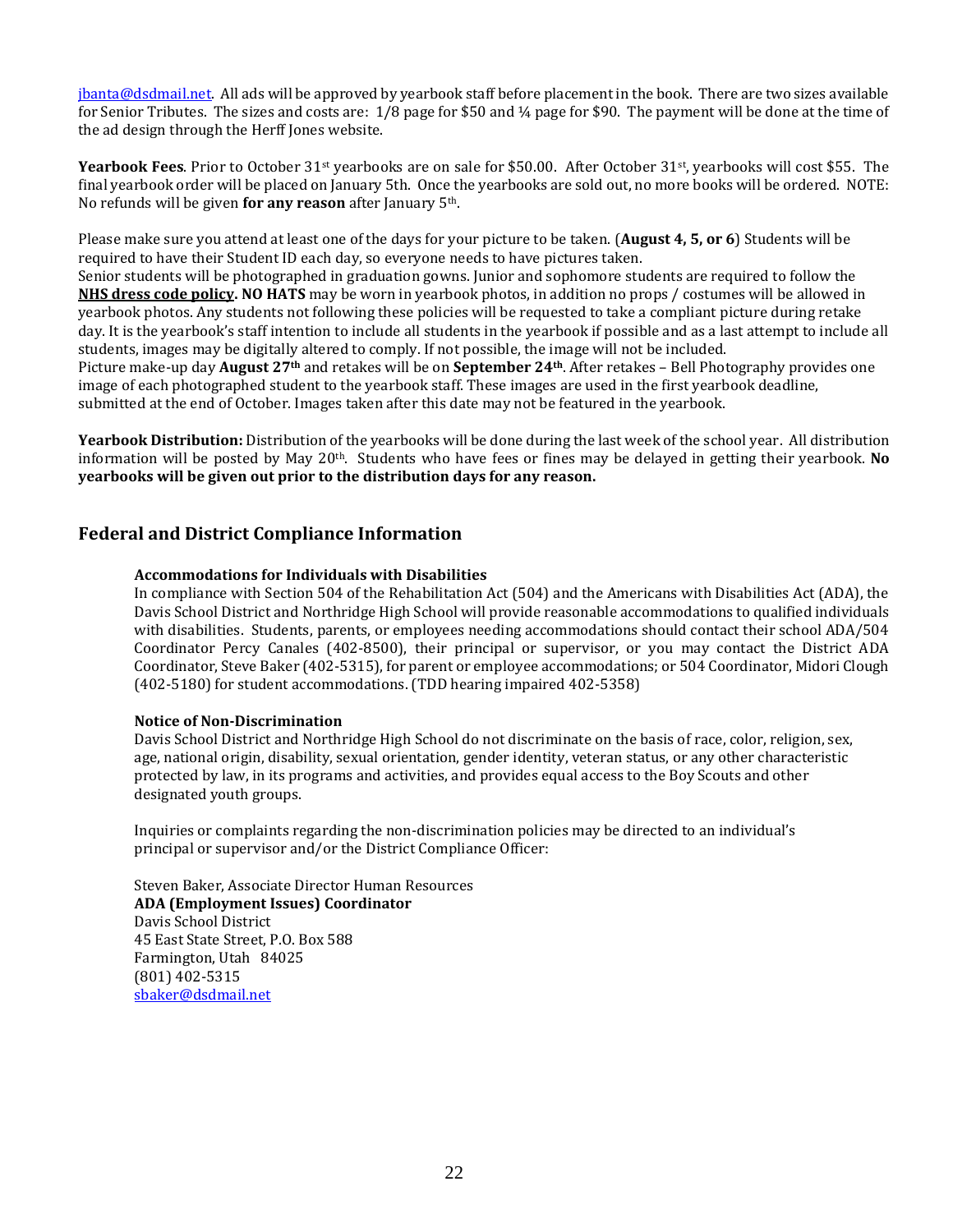Midori Clough, **District** 504 Coordinator **Section 504 (Student Issues) Coordinator** Davis School District 70 East 100 North, P.O. Box 588 Farmington, Utah 84025 (801) 402-5180 [mclough@dsdmail.net](mailto:mclough@dsdmail.net)

Caray Long, Educational Equity Department Bianca Mittendorf, Educational Equity Department **Compliance Officer Title IX Coordinator Race, Color, National Origin, Religion, Gender in other than Athletic Programs or Gender in other than Athletic Programs Davis** School District Davis School District 70 East 100 North, P.O. Box 588 70 East 100 North, P.O. Box 588 Farmington, Utah 84025 Farmington, Utah 84025 (801) 402- 5447 (801) 402-5357 bmittendorf@dsdmail.net clong@dsdmail.net

Tim Best, Healthy Lifestyles Coordinator **Title IX Compliance Coordinator Gender Based Discrimination in Athletic Programs**  Davis School District 20 North Main Street, P.O. Box 588 Farmington, Utah 84025 (801) 402-7850 [tbest@dsdmail.net](mailto:tbest@dsdmail.net)

Scott Zigich, Director of Risk Management **Physical Facilities Compliance Coordinator** Davis School District 20 North Main Street, P.O. Box 588 Farmington, Utah 84025 (801) 402-5307 [szigich@dsdmail.net](mailto:szigich@dsdmail.net)

# **Family Educational Rights & Privacy Act Student Education Records**

The Family Educational Rights and Privacy Act (FERPA) is a federal law designed to protect the privacy of a student's education records. FERPA gives parents certain rights with respect to their student's education records. These rights are:

- 1. *Inspect and review* all their student's education records maintained by the school within 45 days of a request for access.
- 2. *Request* that a school correct education records believed to be inaccurate, misleading, or otherwise in violation of the student's privacy rights under FERPA.

 Parents who wish to ask the school to amend a record should write the principal or appropriate school official, clearly identify the part of the record they want changed and specify why it should be changed. If the school decides not to amend the record as requested by the parent, the school will notify the parent or eligible student of the decision and advise them of their right to a hearing regarding the request for amendment.

- 3. *Provide consent* before the school discloses personally identifiable information (PPI) from a student's record, except to the extent that FERPA authorizes disclosure without consent. Such exceptions include, but are not limited to:
	- [a] school officials with legitimate educational interests
	- [b] other schools to which a student is transferring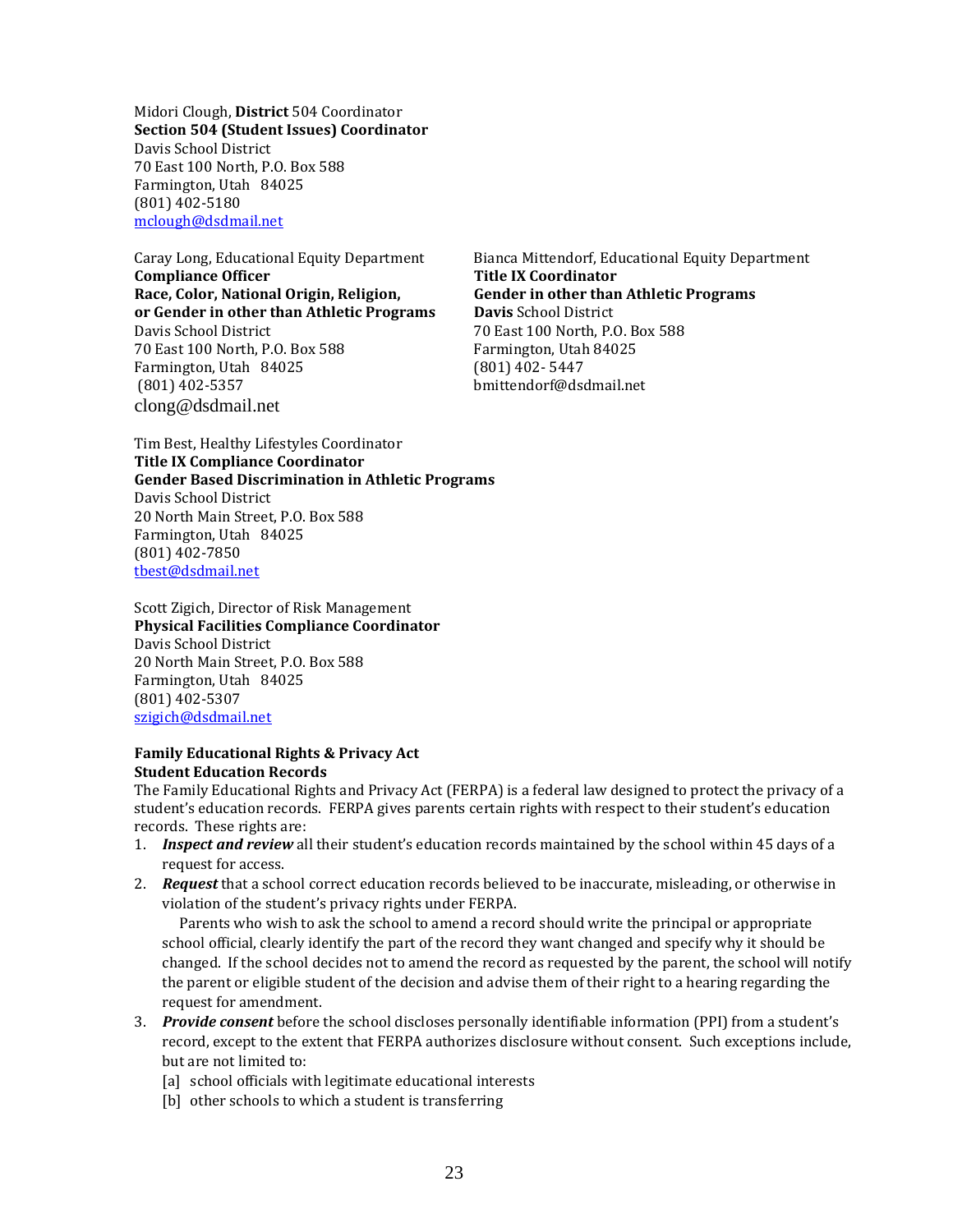- [c] individuals who have obtained court orders or subpoenas
- [d] individuals who need to know in cases of health and safety emergencies
- [e] officials in the juvenile justice system to improve education outcomes
- [f] a State agency or organization that is legally responsible for the care and protection of the student,
- including the responsibility to investigate a report of educational neglect
- [g] specified officials for audit or evaluation purposes; or
- [h] organizations conducting studies for or on behalf of the District

A **school official** is a person employed by the District as an administrator, supervisor, instructor, or support staff member (including health or medical staff and law enforcement unit personnel); a person serving as a volunteer; a person serving on the District School Board; a person or company with whom the District has contracted to perform a special task (such as an attorney, auditor, medical consultant, or therapist), or to whom the District has outsourced institutional services or functions.

A school official has a legitimate educational interest if the official needs to review an education record in order to fulfill his or her professional responsibility.

# **Student Directory Information**

Directory Information, which is information that is generally not considered harmful or an invasion of privacy if released, may be released at the discretion of school officials, without consent, for appropriate reasons such as, school publications, newspaper articles, and to outside education related organizations. In addition, two federal laws require secondary schools to provide military recruiters, upon request, the names, addresses, and telephone numbers of their students.

The Davis School District has designated the following information as directory information: 1) student's name, address, and telephone number; 2) student's date and place of birth; 3) major field of study; 4) student's District email address; 5) parent email address; 6) participation in officially recognized activities and sports; 7) weight and height of members of athletic teams; 8) degrees, honors, and awards received; 9) photograph; 10) most recent educational institution attended by the student.

If you, as a parent, do **not** want Northridge High School to disclose directory information from your child's education records without your prior written consent, you must notify the school in writing annually. Parents who believe their rights have been violated may contact the school's administration or file a complaint with:

Family Policy Compliance Office, U.S. Department of Education

400 Maryland Avenue, SW

Washington, D.C. 20202-5920

1-(800) 872-5327

Informal inquires may be sent to FPCO via the following email address[: FERPA@ED.Gov](mailto:FERPA@ED.Gov)

Complaints should be reported as soon as possible, but not later than 180 days from the date you learned of the circumstances of the alleged violation.

# **Rights Under the Protection of Pupil Rights Amendment**

The Protection of Pupil Rights Amendment (PPRA) affords parents certain rights regarding the use of surveys or other school activities which may involve the collection or use of protected information. These include the right to:

*Consent* before students are required to participate in any survey, analysis, or evaluation that reveals information, whether personally identifiable or not, concerning the student's or any family member's:

- [a] political affiliations or beliefs
- [b] mental or psychological problems
- [c] sexual behavior, orientation, or attitudes
- [d] illegal, anti-social, self-incriminating, or demeaning behavior

[e] critical appraisals of others with whom the student or family have close family relationships

- [f] legally recognized privileged relationships, such as with lawyers, doctors, or ministers
- [g] religious practices, affiliations, or beliefs; or
- [h] income, other than as required by law to determine program eligibility.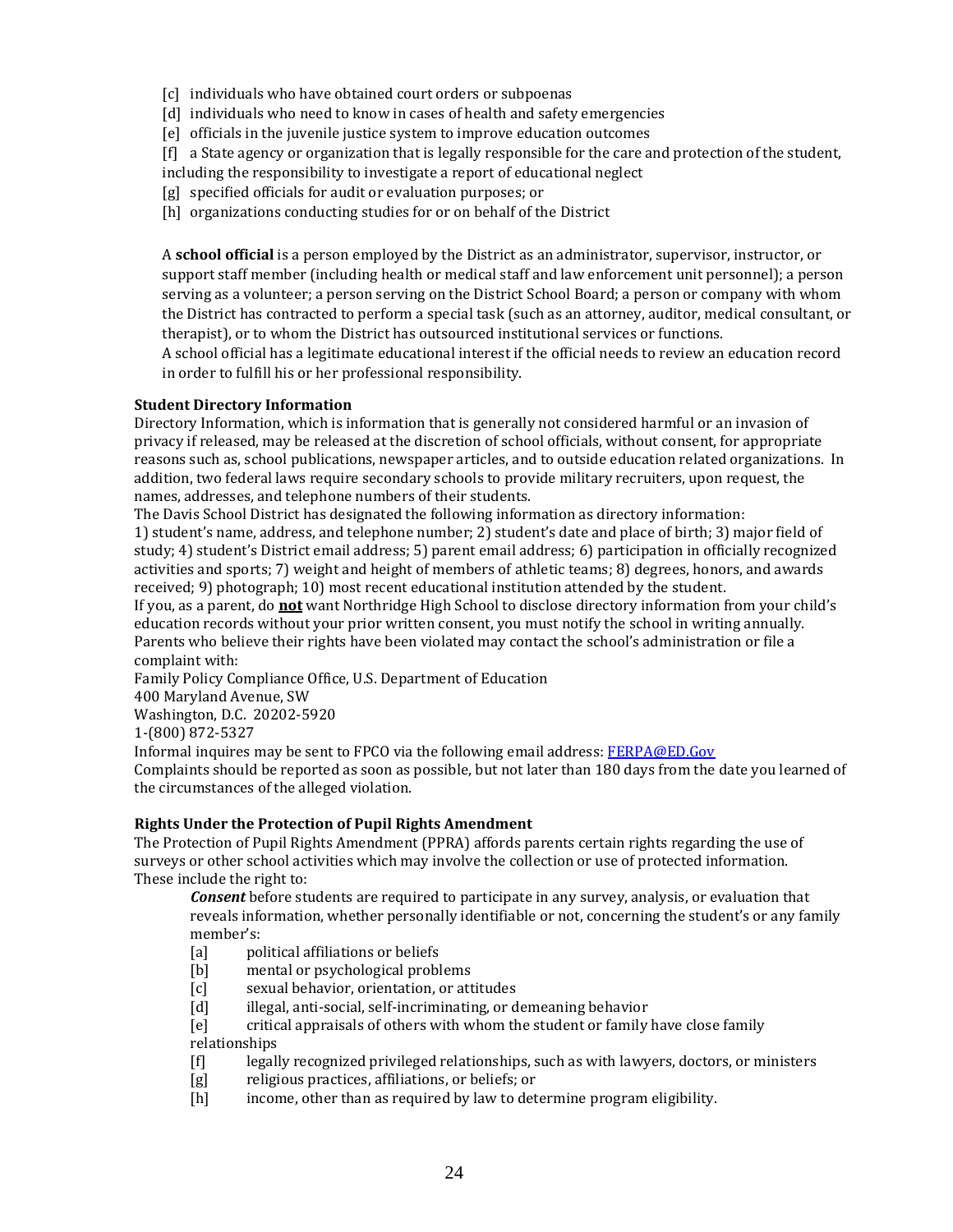*Receive notice and an opportunity to opt a student out* of activities involving collection, disclosure, or use of personal information obtained from students regarding any of the protected information areas.

*Inspect*, upon request and before administration or use of:

- [a] protected information surveys designed to be administered to students; and
- [b] instructional material used as part of the educational curriculum.

Davis School District has policies in place to protect student privacy as required by both State and Federal law. Northridge High School will directly notify you of the specific or approximate dates of activities which involve the collection or use of protected information and provide an opportunity to opt your student out of participating in such activities.

Parents who believe their rights have been violated may contact the school's administration or file a complaint with:

Family Policy Compliance Office, U.S. Department of Education

400 Maryland Avenue, SW

Washington, D.C. 20202-5920

1-(800) 872-5327

Informal inquires may be sent to FPCO via the following email address: [FERPA@ED.Gov](mailto:FERPA@ED.Gov)

# **Parental Rights in Public Education**

The Davis School District and **Northridge High School** shall reasonably accommodate \*\* a parent's or guardian's:

- Written request to retain a student in kindergarten through grade 8 on grade level based on the student's academic ability or the student's social, emotional, or physical maturity.
- Written request, prior to scheduled event, to excuse the student from attendance for a family event or a scheduled proactive visit to a health care provider. *(Student agrees to make up course work for school days missed for the scheduled absence).*
- Written request to place a student in a specialized class, a specialized program, or an advance course. *(In determining whether placement is reasonable, the district shall consider multiple academic data points).*
- Request to excuse the student from taking an assessment that is federally mandated, is mandated by the state, or requires the use of a state assessment system or software that is provided or paid for by the state.
- Initial selection of a teacher or request for a change of teacher.
- Request to visit and observe any class the student attends.
- Request to meet with a teacher at a mutually agreeable time if unable to attend a regularly scheduled parent teacher conference.

# *Each accommodation shall be considered on an individual basis and no student shall be considered to a greater or lesser degree than any other student.*

\*\*Reasonably accommodate for purposes of this section means the District or school shall make its best effort to enable a parent to exercise a parental right specified here without substantial impact to staff and resources, including employee working conditions, safety and supervision on school premises and for school activities, and the efficient allocation of expenditures; while balancing: the parental rights of parents; the educational needs of other students; the academic and behaviorally impact to a classroom; a teacher's workload; and the assurance of the safe and efficient operation of a school.

The parental rights specified here do not include all the rights or accommodations available to parents or guardians from the public education system.

# **Religious Expression in Public Schools**

In compliance with existing federal and State law regarding religion and religious expression in public schools, the district or school may neither advance nor inhibit religion. It is the district's policy to: 1) allow students and employees to engage in expression of personal religious views or beliefs within the parameters of current law, and 2) maintain the schools official neutrality regarding sectarian religious issues according to the constitutional principle of separation between church and state.